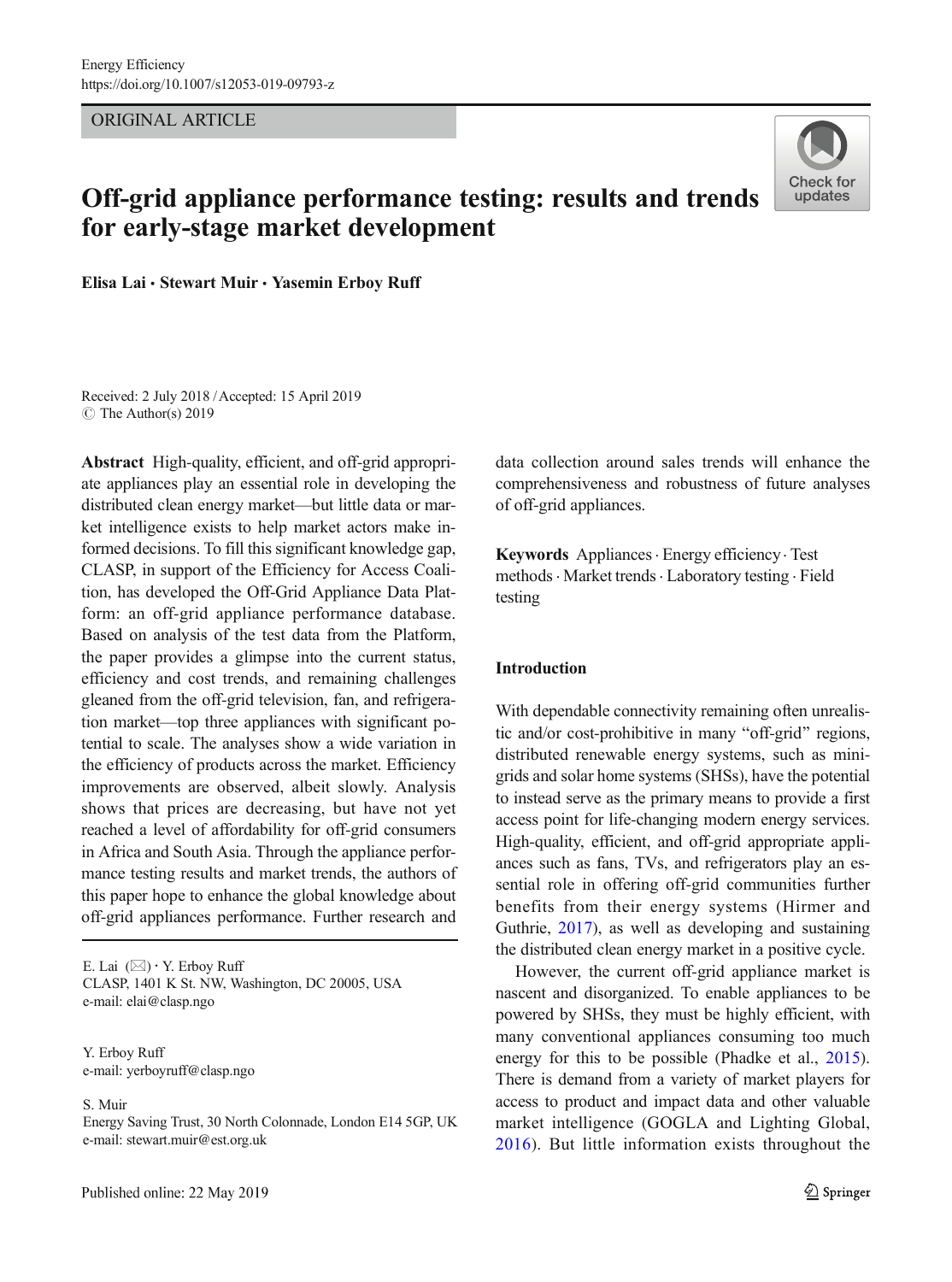supply chain (Efficiency for Access Coalition, [2018\)](#page-23-0), inhibiting manufacturers, energy service companies, distributors, investors, policymakers, and consumers themselves from taking smart action, slowing market development and the effective delivery of modern energy services to the communities that need them most.

For example, product manufacturers often have insufficient market intelligence to develop off-grid appropriate products that meet consumer needs and technical demands presented by small-scale distributed solar energy systems. Interviews with distributed energy service companies (DESCOs) suggest they have insufficient market intelligence and thus need to invest significant resources to identify and source appropriate appliances that work with their distributed energy system offerings. In addition, policymakers in developing markets lack data with which to identify solutions to various energy challenges (Leo et al., [2018\)](#page-23-0). Access to comprehensive product performance data and testing capacity has helped to establish a robust baseline for associated policy instruments to be set in several on-grid markets, which could be replicated in the off-grid sector. Along the same vein, investors, micro-finance institutions, and financial lenders often perceive off-grid sector investments as too risky, since they lack reliable benchmarks and market intelligence to perform better due diligence on companies and assess potential risks for project investments accurately (United Nations Development Programme, [2018\)](#page-23-0).

Existing databases and informational resources for the off-grid solar sector are typically product listings<sup>1</sup> that help product distributors to identify and source distributed energy system components and off-grid appliances. While these tools are quite useful, the addition of performance data would greatly enhance their utility. This lack of reliable data with which to benchmark appliance performance puts efficient, high-quality products at a competitive disadvantage. At the end of the supply chain, consumers are price-sensitive and do not have enough information about the durability and energy efficiency of off-grid appliances—which often prompt consumers to make purchase decisions based on price alone. Efforts such as making appliance performance databases available to end-users, encouraging industry-standardized performance reporting metrics and consumer awareness campaigns, are the first steps

to bridge the gap in helping consumers make more informed purchase decisions.

#### Bridging the off-grid appliance data gap

Product databases are a commonly used tool in the ongrid market to help policymakers monitor products sold in a given domestic market, e.g., the Australian Energy Rating Product Registration Database, $<sup>2</sup>$  or the interna-</sup> tional Topten $3$  initiative, which presents the most efficient technology and market analysis on energy performance. Other databases provide product ratings and reviews to help consumers compare products, e.g., Consumer Reports.<sup>4</sup> However, for off-grid appliances, there is no existing technical infrastructure or equivalent practice of conducting product testing and data sharing in a consistent way. While there are existing product databases for the off-grid solar sector to help address product sourcing challenges and streamline business-to-business transactions, $5$  the performance data referenced in these databases are primarily based on manufacturers' claims, using different performance metric and thus making it difficult to compare products.

The Off-Grid Appliance Data Platform<sup>6</sup> developed by the Efficiency for Access Coalition<sup>7</sup> is a first attempt to address this challenge by generating and sharing accurate and consistent product performance data for the off-grid market. The program samples off-grid appliances from retail markets, distributors, and manufacturers; tests them according to Global LEAP off-grid appliance test methods $8$ ; and shares the independently tested performance data. The Platform provides

<sup>1</sup> For example, Mangoo Marketplace: <https://www.mangoo.org/>

<sup>&</sup>lt;sup>2</sup> Australian Government Department of the Environment and Energy: <http://reg.energyrating.gov.au/comparator/>

<sup>&</sup>lt;sup>3</sup> Topten Initiative is mainly covering Europe but also active in China and South America. Topten Europe: www.topten.eu

 $^4$  Consumer Reports: <https://www.consumerreports.org/cro/index.htm>  $^5$  For example, Mangoo Marketplace ([https://www.mangoo.org/\)](https://www.mangoo.org/) and Odyssey Energy Solutions ([https://www.odysseyenergysolutions.](https://www.odysseyenergysolutions.com/) [com/](https://www.odysseyenergysolutions.com/)) list solar products and technical specifications based on

manufacturers' claims.<br>
<sup>6</sup> Efficiency for Access. Off-Grid Appliance Data Platform:<br>
https://efficiencyforaccess.org/data-platform.

 $\frac{7}{1}$  The Platform is currently supported by the Good Energies Foundation and the UK Department for International Development (DfID)'s Low-Energy Inclusive Appliances (LEIA) Programme under the newly scaled up Efficiency for Access Coalition, which brings together donors, development organizations, and philanthropic organizations to accelerate global energy access through energy-efficient appliances, and for which CLASP and EST serve as the Secretariat. <https://efficiencyforaccess.org/>

<sup>8</sup> Global LEAP Awards: <https://globalleapawards.org/>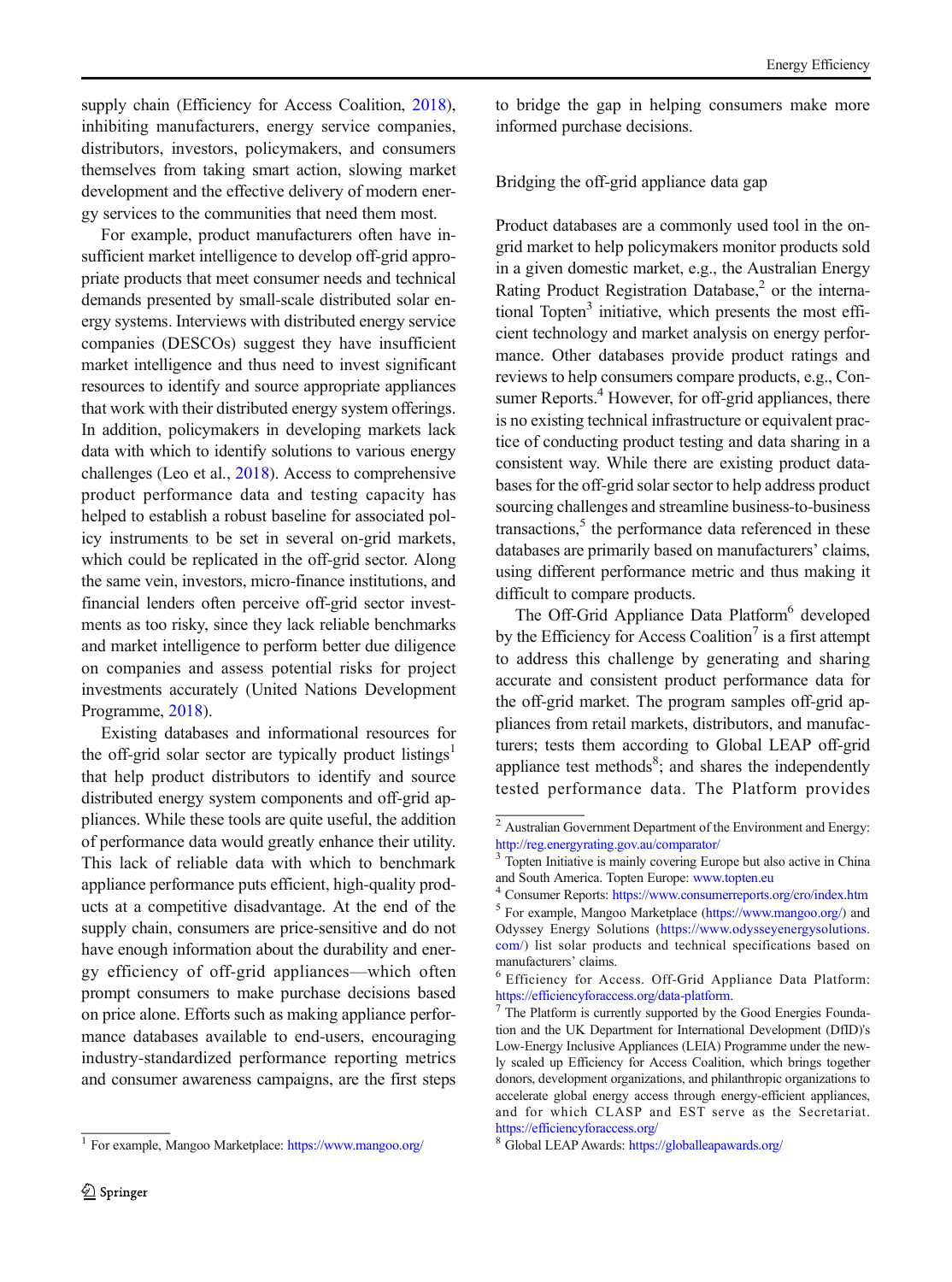information about performance, durability, quality, and cost to enable comparison and evaluation across off-grid products. The Platform currently includes test data for off-grid-appropriate TVs, fans, and refrigerators. With the absence of consumer protection mechanisms for offgrid appliances, the test methods and test data generated by the Data Platform could serve as a technical foundation for future development of a quality assurance program and policy frameworks, such as standards and labeling programs.

With this framework in mind, this paper provides a glimpse into the current status, observed efficiency and cost trends, and remaining challenges gleaned from the off-grid TV, fan, and refrigeration markets. The analyses presented in the paper are primarily based on market surveys and test data collected through the Data Platform,<sup>9</sup> supplemented with third-party sources for ongrid products. Test data enables the assessment of trends in the energy efficiency of products, while market survey data provides a detailed picture of the range of product specifications available in the market.

#### Methodology

#### Analysis

The primary purpose of the analyses is to show and identify market trends on efficiency and pricing of offgrid appliances. TVs, fans, and refrigerators were selected as the focus of this paper because these products are identified as the off-grid appliance most-in-demand by un- and under-electrified consumers (Efficiency for Access Coalition, [2018](#page-23-0)). The off-grid appliance data used in the paper was gathered from the Efficiency for Access Data Platform. In the following analysis, the products are often grouped into two categories: (1) market leading products that were identified as Winners and Finalists of Global LEAP Awards competitions.<sup>10</sup> In this analysis, these are defined as "Awards" products; and (2) baseline products that are typical of the general market. In this analysis, these are defined as "Baseline" products. By analyzing the performance of these two groups of products, the paper establishes a baseline of

<sup>9</sup> Efficiency for Access Off-Grid Appliance Data Platform: <https://efficiencyforaccess.org/data-platform>. (Database is currently being beta-tested.)

efficiency for off-grid TVs, fans, and refrigerators and plots the performance gap between best available technology and the least efficient products on the market.

Further to this, figures based on Data Platform data were supplemented by market data collected in 2018 from multiple countries, including Kenya, Tanzania, Pakistan, and India. Off-grid appliances were identified through a series of market surveys, which collect basic product information such as brand and model names, product sizing, rated power consumption, and retail price. This provided insights into the variety of product sizes available, the split of AC and DC models, variations in different national markets, and the range of prices. Test data enabled the relationship between products' efficiency and price to be established to assess the relative affordability of the most efficient models. Yearon-year trends for efficiency and cost were also explored and trends mapped.

Beyond the market snapshot enabled by the above comparisons, the analysis also addressed two further market intelligence aspects. From test data, a comparison was made of reported values (from product literature or packaging) against tested figures, to assess the accuracy of information presented by suppliers. Reported figures may be the only source of performance data for stakeholders in the absence of extensive test data. And finally, performance and cost comparisons were made between Data Platform products and on-grid products, to track the current progress of off-grid technologies.

#### Off-grid appliance test methods

Independent laboratory testing helps product manufacturers to ensure that their products perform as expected in terms of their energy efficiency and quality. Standardized test methods can be used to evaluate product characteristics, quality, and energy performance, thus enabling consistent product-to-product comparisons. However, most of international test methods and standards for energy performance and quality of products mainly address specific use cases for products in on-grid sector—and may not be sufficient for evaluating offgrid product characteristics and performance.

Off-grid appliances, in many ways, use similar technologies, components, and design considerations to products used in developed on-grid markets. However, off-grid appliances are often used in rural areas in Sub-Saharan Africa and South Asia, where the ambient weather conditions tend to be warm and humid. Because these

<sup>&</sup>lt;sup>10</sup> Global LEAP Awards: <https://globalleapawards.org/>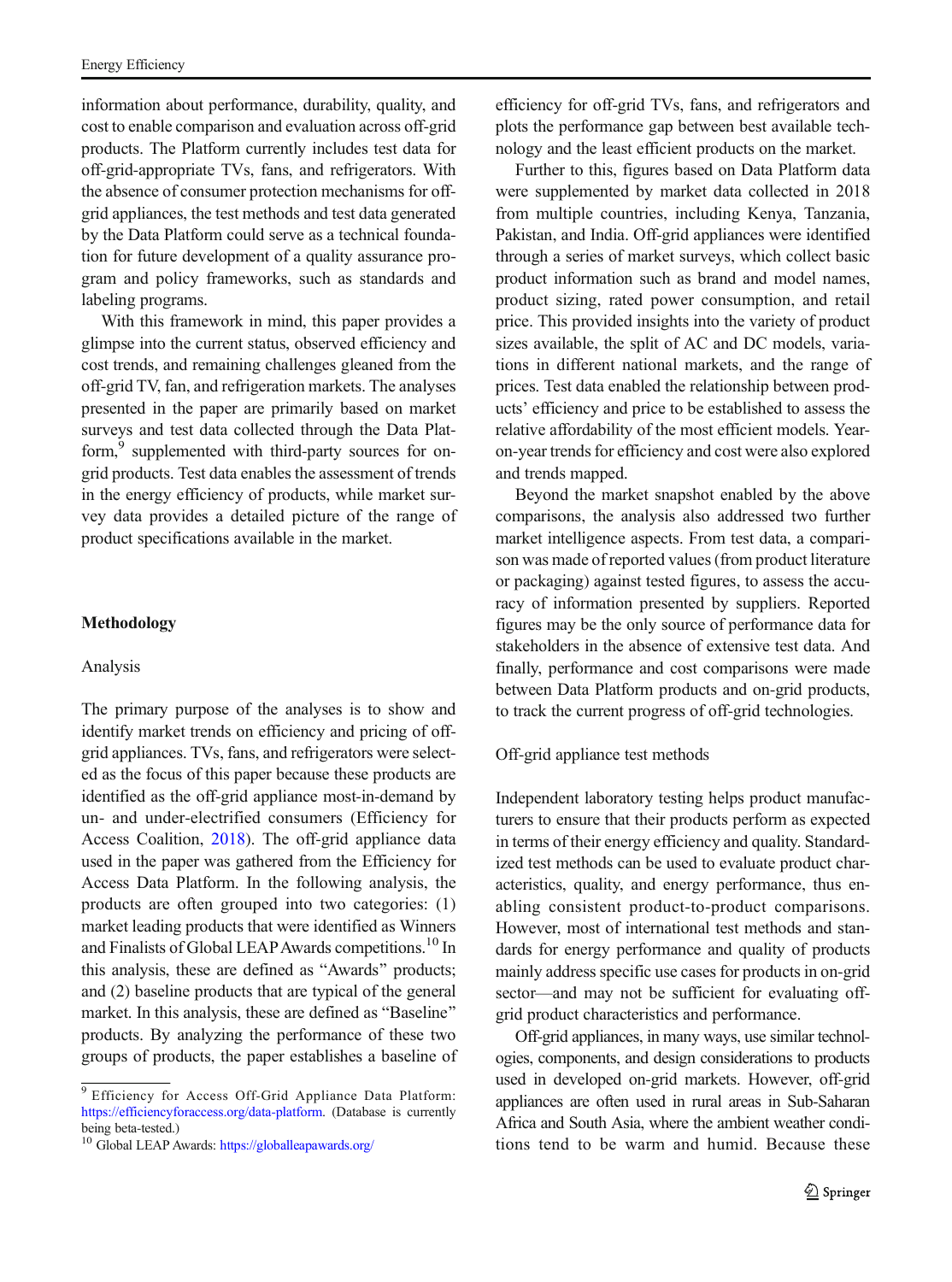| Product       | Commonly used test methods for on-grid household products                                                                                    | Modified tests to address<br>off-grid performance characteristics                                                                                                                                                                                                                                                   |
|---------------|----------------------------------------------------------------------------------------------------------------------------------------------|---------------------------------------------------------------------------------------------------------------------------------------------------------------------------------------------------------------------------------------------------------------------------------------------------------------------|
| Fans          | • IEC 60879 (air delivery, power input, and<br>energy efficiency value)<br>• IEC 60335-2-80 (fan blades and guards)                          | •Quality and workmanship inspections<br>• Voltage fluctuation conditions $(\pm 15\%$ of rated voltage)<br>• Harsh environment exposure conditions $(40 \pm 2 \degree C)$<br>temperature and $93 \pm 3\%$ relative humidity)<br>•Physical Ingress Protection (IEC 62257-9-5)<br>$\cdot$ Drop test (IEC TS 62257-9-5) |
| <b>TVs</b>    | • IEC 62087 (On Mode power consumption)<br>• IEC 62301 (Standby Mode power consumption)<br>•ENERGY STAR® Televisions Test Method (luminance) | •Quality and workmanship inspections<br>• Voltage fluctuation conditions $(\pm 15\%$ of rated voltage)<br>• Harsh environment exposure conditions $(40 \pm 2 \degree C)$<br>temperature and $93 \pm 3\%$ relative humidity)<br>•Physical Ingress Protection (IEC 62257-9-5)<br>•Viewing Angle (IEC 60107)           |
| Refrigerators | • IEC 62552 (steady-state operation power<br>consumption, freezing capacity)<br>• WHO/POS/E003/RF05-VP.4 (autonomy time, pull-down time)     | •Quality and workmanship inspection<br>• Voltage fluctuation conditions $(\pm 15\%$ of rated voltage)<br>• Harsh environment exposure conditions $(43 \pm 2 \degree C)$<br>temperature and $93 \pm 3\%$ relative humidity)                                                                                          |

Table 1 Off-grid appliance testing parameters and modifications

appliances are often used with a solar PV and battery module, products are also exposed to voltage fluctuations, causing a higher failure rate (Urmee et al., [2016](#page-24-0)).

The quality and durability of off-grid products are therefore key considerations for off-grid consumers living in these regions, many of whom live in extreme poverty and have to invest a relatively large portion of their disposable income on solar systems or accompanying appliances (Hammond et al., [2007\)](#page-23-0). They also live in remote areas with almost no access to repair technicians or replacement components. Once an appliance stops working, most off-grid households cannot afford to repair or replace faulty appliances.

To enable improved comparisons of off- and weakgrid appropriate appliances, Global  $LEAP<sup>11</sup>$  program developed a set of test methods to evaluate energy performance, quality, and durability of appliances used in off-grid and weak-grid settings (Table 1). These offgrid appliance test methods leverage existing international test methods—such as those by the International Electrotechnical Commission  $(IEC)^{12}$ —that are commonly used to measure energy performance of on-grid product counterparts. These test methods, in some cases, are slightly modified to better enable the evaluation of specific "off-grid characteristics." For example, voltage fluctuation testing for off-grid TVs was based on energy

consumption testing in IEC 62087 and modified with high and low input voltages during the test. Because the quality of off-grid appliance varies significantly, the test methods were modified to include a visual inspection conducted by the test technicians at the laboratories to evaluate product's enclosure, screen, wiring, fittings, and connections for any visible defects.<sup>13</sup>

The test methods were developed through a rigorous research, consultation, and review process that included a working group of off-grid energy industry stakeholders, appliance manufacturers, policymakers, and test facilities. The test data used in the following analyses are measured based on the off-grid TV, fan, and refrigerator test methods listed above.

## Results and analysis

#### **Overview**

This section showcases the current status, efficiencyrelated trends, and remaining challenges gleaned from the off-grid TV, fan, and refrigeration markets, including product-by-product efficiency and quality comparisons between off-grid and on-grid appropriate counterparts where possible.

<sup>11</sup> Global LEAP: <http://globalleap.org/>

<sup>12</sup> International Electrotechnical Commission: <http://www.iec.ch/>

<sup>&</sup>lt;sup>13</sup> Global LEAP Off-Grid TV Test Method: [https://storage.googleapis.](https://storage.googleapis.com/e4a-website-assets/Global-LEAP-Off-Grid-TV-Test-Method.pdf) [com/e4a-website-assets/Global-LEAP-Off-Grid-TV-Test-Method.pdf](https://storage.googleapis.com/e4a-website-assets/Global-LEAP-Off-Grid-TV-Test-Method.pdf)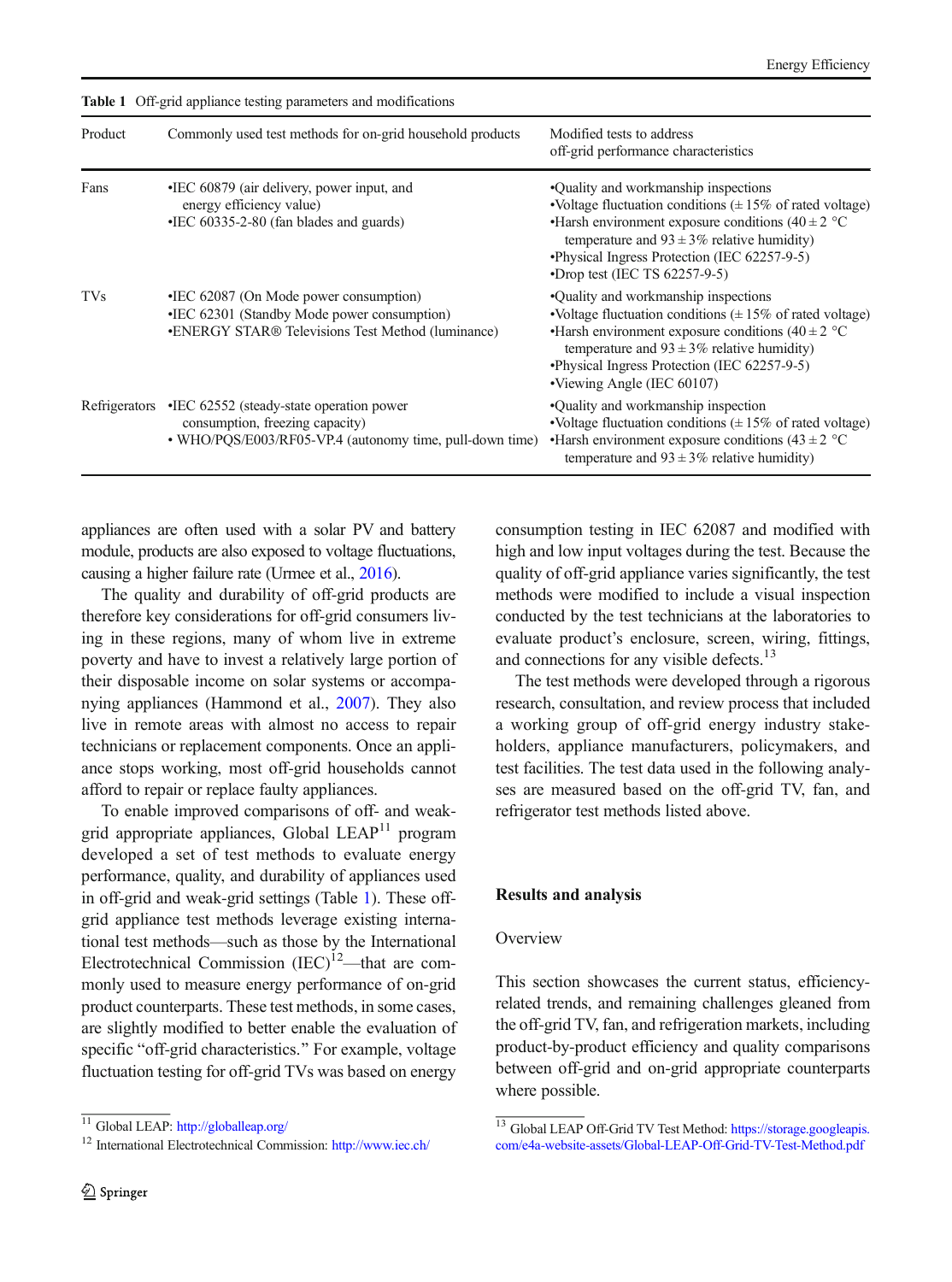#### Off-grid and weak-grid televisions

#### Current state of the off-grid TV market

Consumer demand for TVs is a primary driver of demand for off-grid energy generation; thus, scaling the off-grid TV market has significant implications for offgrid power system penetration overall. A recent Global LEAP survey found that TVs are often the next appliance that off-grid consumers desire to own after obtaining basic lighting energy services (Global LEAP, [2017](#page-23-0)). The Off-Grid Solar Market Trends Report ( [2018](#page-23-0)) cited a survey in rural India in 2017 showing that women who had cable TV access displayed a stronger preference to send girls to school and a lower son preference, exhibited more autonomy, and showed less tolerance for spousal abuse.

Improved TV efficiency also has the potential to reduce the price of SHSs to the end-customer. Park and Phadke [\(2017\)](#page-23-0) estimated that highly efficient, DCpowered LED-LCD TVs could decrease the overall cost of SHSs by around 25% by enabling use of PV and battery systems up to 50% smaller than those required to power an LED-LCD TV of "standard" efficiency. While applying certain design features to increase the efficiency of TVs was found to add to the manufacturing cost in the study, this increase was seen to be less than the savings that could be achieved by decreasing the size of the SHS.

Even though the market for grid-powered TVs is highly developed, to the point of saturation and decline, the market for off- and weak-grid-appropriate TVs remains nascent and inhibited by various market barriers, such as affordability of efficient televisions and limited product availability in rural markets. Recent estimates suggest that the annual global market for off-gridcompatible TVs could grow more than triple—from \$1.024 to \$3.126 billion—with efficiency and design improvements while reducing costs (Global LEAP, [2016](#page-23-0)).

## Off-grid television data trends

Product characteristics LED-LCD TVs remain the most commonly available TV technology in the market today. Park and Phadke [\(2017\)](#page-23-0) reported that 95% of all new TVs shipped in 2014 were LCD models.

Manufacturer specifications for 286 off-gridappropriate TVs were available from market surveys in Kenya, Tanzania, Uganda, and Sierra Leone. Of these TVs, 261 were recorded as being suitable for either onor off-grid application, with 25 defined as solely offgrid. Earlier off-grid TVs were observed to be at the smaller end of the size spectrum (four of the seven 2013/ 14 Global LEAP Award Winner or Finalist models were 15.5 in. models), but the size distribution from the Market Survey shows that larger screen sizes were seen at a similar frequency to small screen sizes (as defined in Table 2).

The "medium" (18–24 in.) size bracket was observed to contain the highest percentage of models overall. The segment for TVs over 25 in. was seen to be a similar size to that for "small" TVs, suggesting that market penetration of larger sizes is increasing—in particular, this appeared to be the case in the Kenyan market. As market surveys were carried out in large cities such as Kampala and Nairobi, it is expected that some of these products are aimed at people living in more urban areas, with likely higher incomes and greater grid connectivity, rather than solely at rural, off-grid users with potentially less purchasing power.

It is expected that cost is the main driver of the screen sizes acquired by off-grid TV customers, with only smaller screen size models able to be afforded by many. There is some anecdotal evidence that rural customers would prefer a larger TV for cases where a larger family or members of a community may watch TV together (Global LEAP, [2016\)](#page-23-0).

Some screen sizes are more widespread than others, where a specific size of screen and shell is produced at scale. The distribution of screen sizes in Fig. [1](#page-5-0) shows the 24 and 32 in. models are common, which correlates with the most common sizes in on-grid markets; production of these sizes for the African and South Asian markets should therefore benefit from economies of scale. A fairly high share was also seen for the 17 and 19 in. sizes, even though demand for these sizes is not high in

Table 2 Split of off-grid-appropriate TVs by size and country from 2018 market survey

| <b>Size</b>                 |    |    | Kenya Uganda Tanzania Sierra | Leone | Total |
|-----------------------------|----|----|------------------------------|-------|-------|
| Small $(12-17 \text{ in.})$ | 9  | 22 | 31                           |       | 63    |
| Medium<br>$(18-24)$ in.)    | 32 | 68 | 55                           | 3     | 158   |
| Large $(25+)$               | 31 | 9  | 19                           |       | 65    |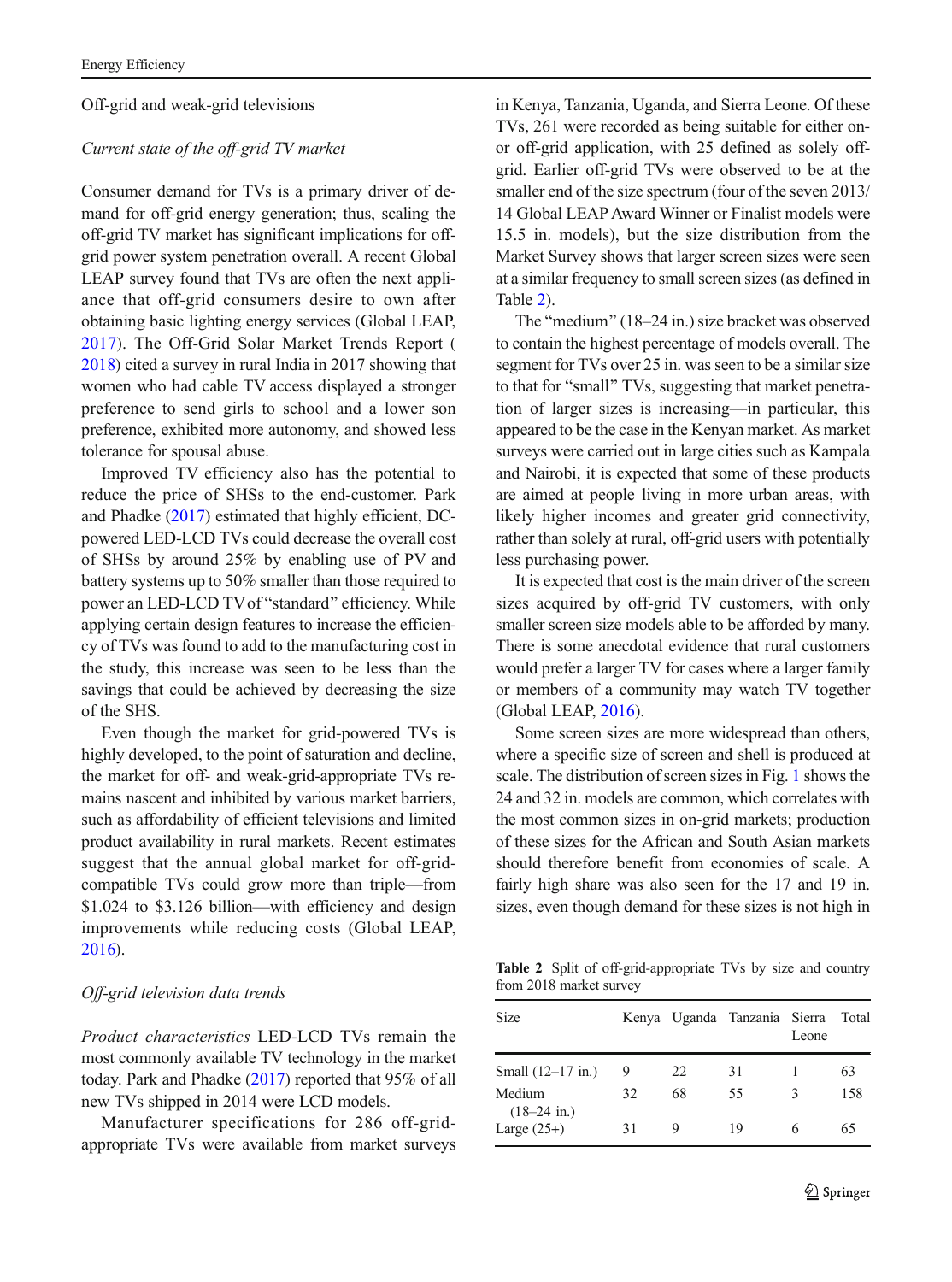<span id="page-5-0"></span>

Fig. 1 Distribution of TV screen sizes from 2018 market survey

on-grid markets such as Europe and the USA (Euromonitor International, [2018\)](#page-23-0).

The split of direct current (DC) vs. alternating current (AC) TVs was also assessed. Some AC TVs were reported as being available with inverters that can function with off-grid systems, or with adaptors for use in either capacity. Seventeen percent of TVs recorded were categorized as DC only, with the majority (79%) categorized as AC/DC, suggesting that DC-only TVs are yet to achieve significant market penetration.

Efficiency trends For the purposes of this study, TV energy efficiency is defined by the energy efficiency index (EEI), which is a measure of the input power in Watts per unit area of screen size in square inches (i.e., the lower the EEI, the more efficient the TV). Test data was analyzed to track efficiency improvements from the first models tested in 2013 up to the current period (most recent data being from 2017) with trends displayed in Tables 3 and [4](#page-6-0).

Global LEAP Award winners and finalists are chosen based on quality and durability assessments as well as energy efficiency gains. While the number of data points is relatively small, the efficiency of Winners and Finalists did see an overall increase between 2013/ 2014 and 2016/2017.

More data points are available from testing conducted in 2016 and 2017 than 2014 and 2015. The most efficient product tested in 2017 (a 32-in. TV with onmode power measured at 13.64 W), used 35% less power at the same screen size than the most efficient TV seen in 2016 (a 32-in. TV with on-mode power measured at 20.85 W). Another interesting comparison was the difference between the most and least efficient models tested. Years 2014 and 2015 only saw the testing of Awards products, most of which would be expected to be towards the higher end of the efficiency spectrum. However, in 2016 and 2017 when a broader segment of the market was tested, the least efficient TV was seen to have an EEI five times that of the most efficient; this increased to nearly a factor of eight in 2017. The distribution of the various efficiency indexes for TVs is shown below, comparing the baseline models to the Award winners. Non-award winning products from 2016/2017 (defined as "baseline") remained significantly less efficient than winning products from 2013/2014 (Fig. [2](#page-6-0)).

Table 3 Energy efficiency trend for Global LEAP Award winners and finalists by year

| Tested models                   | Energy efficiency index $(W/in.^2)$ by year |                      |                      |  |
|---------------------------------|---------------------------------------------|----------------------|----------------------|--|
|                                 | $2013/2014 (n = 7)$                         | $2015/2016 (n = 13)$ | $2016/2017 (n = 15)$ |  |
| Mean EEI, Global LEAP winners   | $0.068(n=5)$                                | $0.062(n=3)$         | $0.060(n=4)$         |  |
| Mean EEI, Global LEAP finalists | $0.074(n=2)$                                | $0.085(n = 10)$      | $0.077(n = 11)$      |  |

Unpublished data sourced from CLASP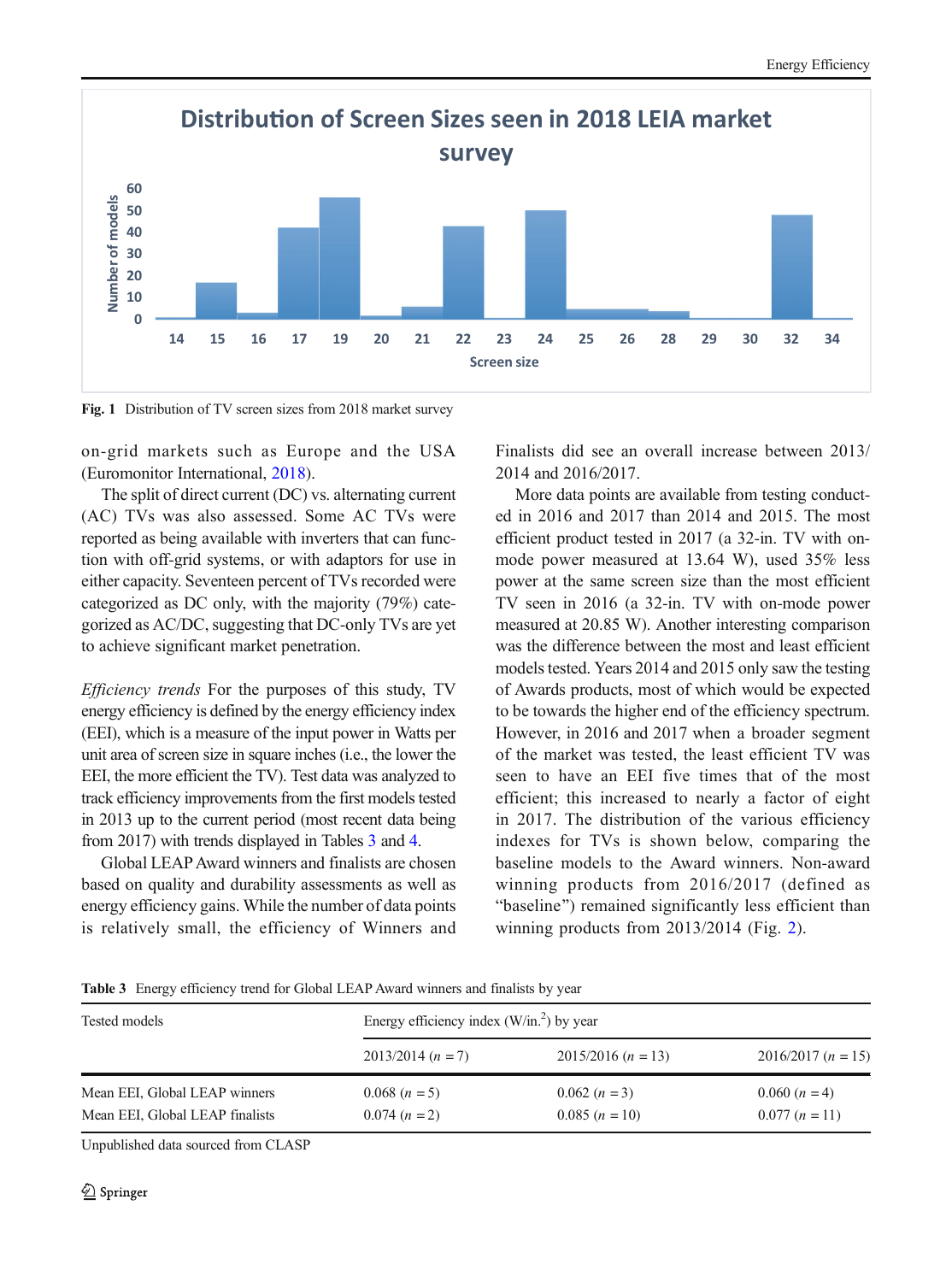<span id="page-6-0"></span>

| <b>Table 4</b> Energy efficiency trends<br>for all TV products tested by year | Year            |                       | Energy efficiency index $(W/in.^2)$ by year |                    |                                 |  |
|-------------------------------------------------------------------------------|-----------------|-----------------------|---------------------------------------------|--------------------|---------------------------------|--|
|                                                                               |                 | Mean, all<br>products | Most<br>efficient                           | Least<br>efficient | EEI ratio,<br>highest to lowest |  |
|                                                                               | $2014(n=7)$     | 0.070                 | 0.042                                       | 0.116              | 2.5                             |  |
|                                                                               | 2015 $(n = 4)$  | 0.094                 | 0.058                                       | 0.184              | 3.2                             |  |
|                                                                               | $2016 (n = 36)$ | 0.113                 | 0.046                                       | 0.227              | 5.0                             |  |
| Unpublished data sourced from<br><b>CLASP</b>                                 | $2017(n=27)$    | 0.101                 | 0.032                                       | 0.254              | 7.9                             |  |

Park and Phadke ([2017](#page-23-0)) cited a number of aspects of TV design that could contribute to increased efficiency compared to a baseline case; the use of efficient optical films (20–30% energy savings); ambient brightness control ( $\sim$  10% savings); and backlight dimming ( $\sim$ 20% savings). These savings opportunities could go beyond the potential gains for DC over AC TVs from removing the need for an AC-DC power conversion (potential savings of 5–15%).

Policy instruments that seek to reduce energy consumption by removing the least efficient products from the market, as well as exerting market "pull" forces, have been shown to be effective in on-grid markets; for example, Bertoldi et al. ([2016](#page-23-0)) reported that a 25% reduction in the annual energy consumption of refrigerators and washing machines was seen between 2004 and 2014, partly as a result of the EU Ecodesign and Energy Labelling policy instruments. If similar instruments were applied to the off-grid market, this could bridge the gap in efficiency observed above. Park and Phadke ([2017](#page-23-0)) also recommended that energy labels should be considered to further facilitate the adoption of efficient TVs in offgrid settings. The trends observed here could therefore provide valuable insights to stakeholders who may be involved in identifying products for



Fig. 2 TV efficiency trends, comparing average efficiency of baseline and awards products Unpublished data sourced from CLASP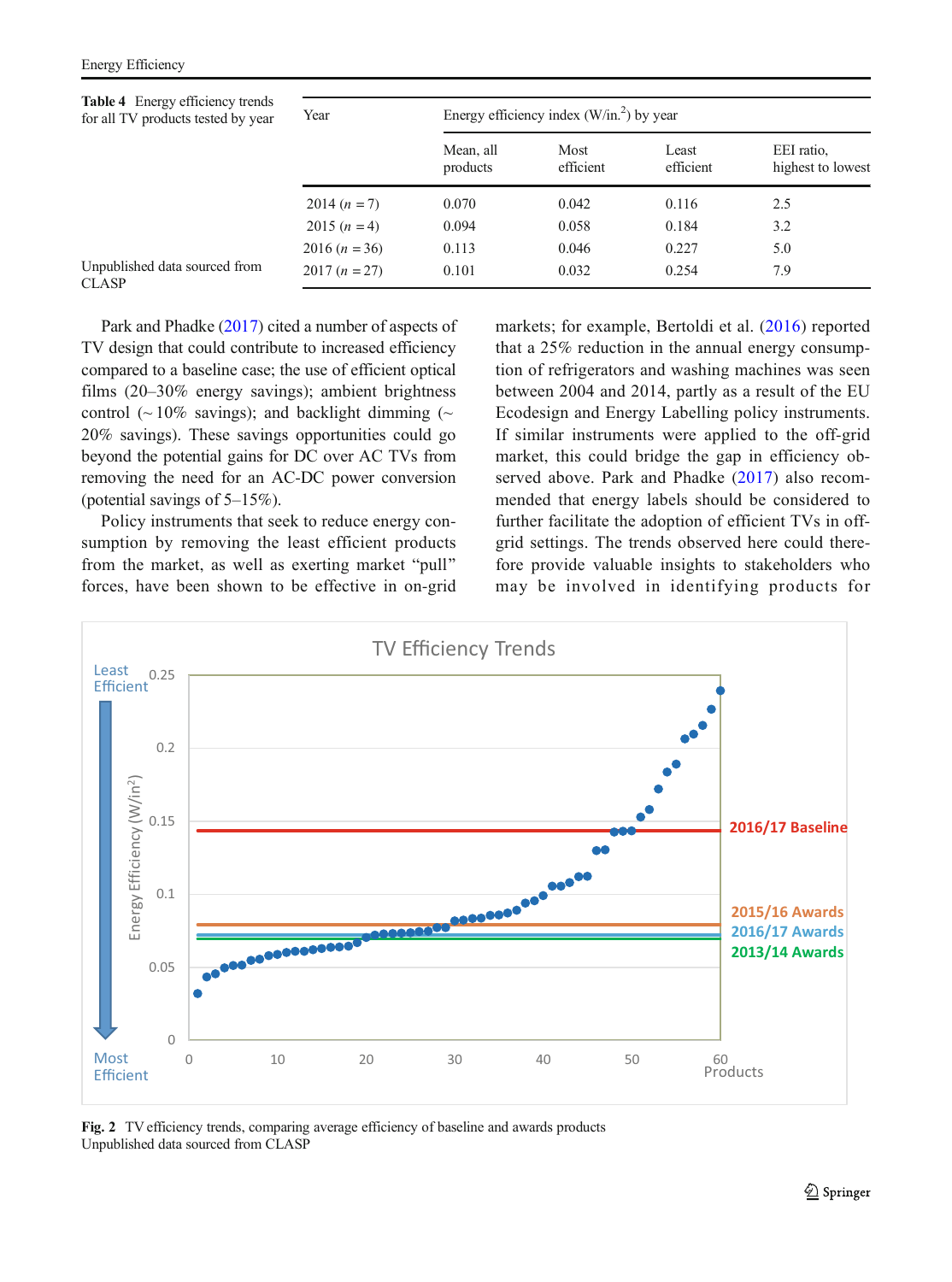Fig. 3 TV efficiency and price distribution Unpublished data sourced from **CLASP** 



procurement, or who wish to understand how best to size solar systems and package appliances with their product offerings.

Cost trends For accurate price comparisons among differently sized TVs, the metric of cost per unit area of screen size (US dollars per square inch, or  $\frac{\sinh^2}{\sinh^2}$  was used. Cost data was available from market surveys as well as tests, and a correction factor<sup>14</sup> was applied in cases where test samples were received directly from manufacturer warehouses to account for import duties, taxes and retailer markups. Figure 3 shows the correlation between TV price and efficiency.

The cost of off-grid TVs appears to be reducing over time (Table 5). While sample sizes presented here are relatively small, available price data of the tested products shows a clear reduction between 2014 and 2017. An assessment was also made of price differences between 2017 Global LEAP Award winners and finalists compared with other products tested that year. Again, while there are not many data points, the cost per unit area figure for the 2017 winners and finalists was 63% higher than baseline products, suggesting that better quality products may be subject to higher pricing.

Data from the market survey shows early cost trends for 2018 in the countries observed. The lowest priced product available in each country was below \$0.40 per square inch of screen size—to put this number into context, a  $24$ - in. TV has a screen area of  $246$  in.<sup>2</sup> (at 16:9 aspect ratio), so at \$0.40 per in.<sup>2</sup>, this results in a

price of \$98.40. TVs of this price are widely available in on-grid markets, suggesting the African TV market has not yet benefitted significantly from scale. The lowest cost to area ratio seen was for a TV in Uganda, of 0.18 this corresponded to a 29-in. set sold for \$65 in Kampala. Table [6](#page-8-0) showcases further country comparisons.

Median prices observed in each country were within a similar range to test samples from 2017. As testing to date for initiatives such as Global LEAP has given greater focus to models expected to be of higher quality and efficiency (and generally more expensive), relatively little is known about the performance of models at the lower end of the cost spectrum.

Comparison with TVs available in the on-grid market Various comparisons have been made between the energy-efficiency of DC, off-grid TVs and AC models, designed for on-grid use. Inherently, a DC TV should achieve higher efficiency than a similarly sized

Table 5 Year-on-year cost trends for  $TVs<sup>a</sup>$ 

| Year                                                    | Average cost per<br>screen size $(\frac{5}{\text{in.}}^2)$ |
|---------------------------------------------------------|------------------------------------------------------------|
| $2014(n=6)$                                             | 1.57                                                       |
| 2016 $(n = 30)$                                         | 1.00                                                       |
| $2017(n=22)$                                            | 0.93                                                       |
| 2016/17 Global LEAP winners<br>and finalists $(n = 15)$ | 1.06                                                       |
| 2017 non-winners and finalists $(n = 7)$                | 0.65                                                       |

<sup>a</sup> Sufficient pricing data was not available for 2015 and is therefore excluded from this table

Unpublished data sourced from CLASP

<sup>&</sup>lt;sup>14</sup> The wholesale prices declared by manufacturers are multiplied by a factor of 1.8 to adjust for estimated taxes, duties, supply chain markups, etc.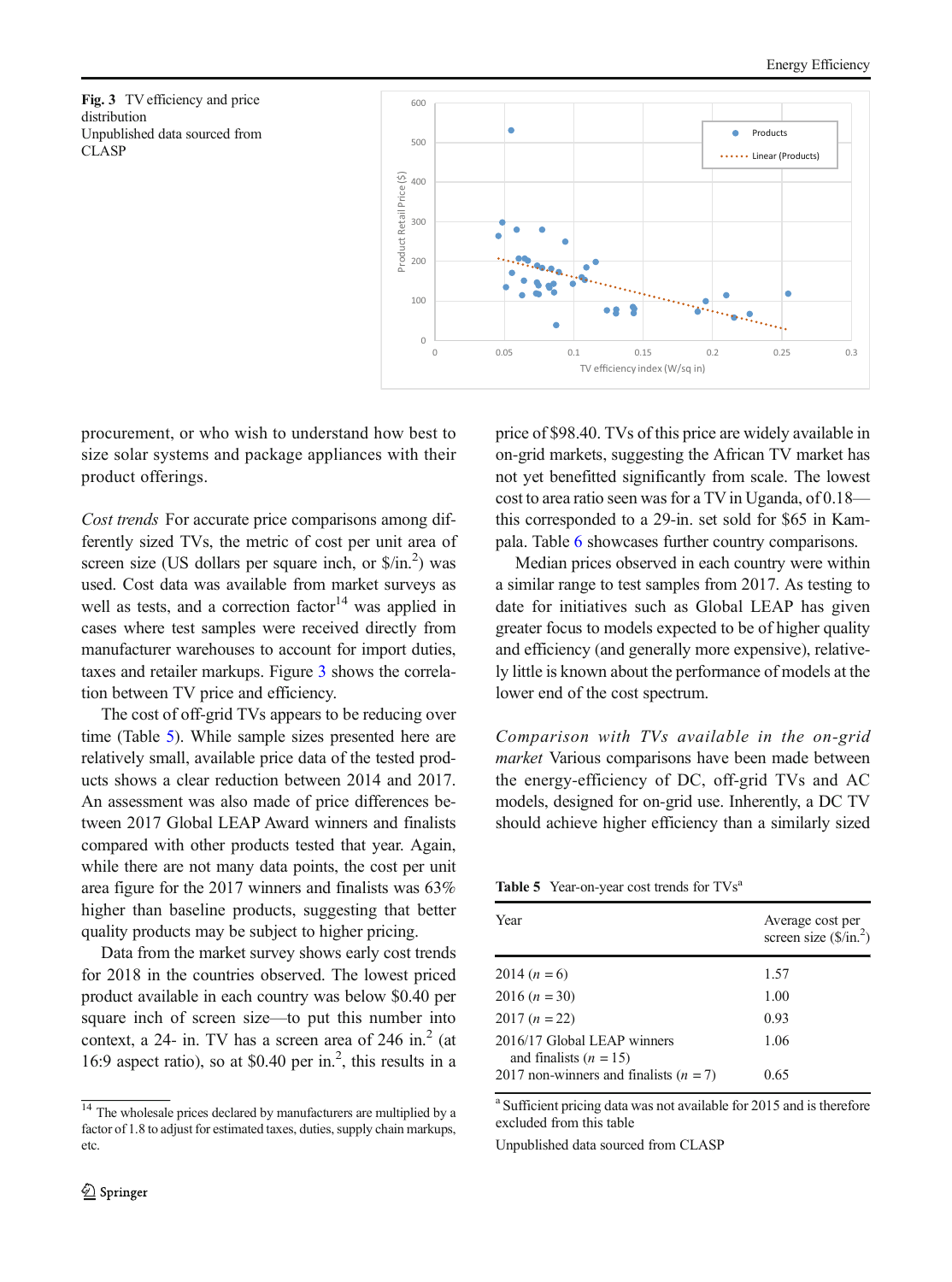| 0.31 | 0.52 | 2.17                                                                                                           |
|------|------|----------------------------------------------------------------------------------------------------------------|
| 0.33 | 0.64 | 1.57                                                                                                           |
| 0.18 | 0.46 | 0.73                                                                                                           |
| 0.37 | 0.55 | 0.92                                                                                                           |
|      |      | $\frac{\sin^2\frac{1}{2}}{\sin^2\frac{1}{2}}$ = lowest $\frac{\sin^2\frac{1}{2}}{\sin^2\frac{1}{2}}$ = highest |

<span id="page-8-0"></span>Table 6 Cost comparisons (in USD per unit screen size area) in various TV markets

Unpublished data sourced from CLASP

AC model, due to not requiring an AC-DC current conversion (other things being equal). Park and Phadke [\(2017\)](#page-23-0) estimated that for AC TVs, the AC to DC conversion results in an estimated electricity loss of 5–15%.

Another TV study by Park et al., [\(2017\)](#page-23-0) reported that some TVs designed for the off-grid, developing world market were already on a par with on-grid TVs in terms of efficiency. The paper compared 18 AC TVs achieving the US ENERGY STAR "Most Efficient" rating (data for TVs from 15 to 24 in. from 2015), with TVs featured on Topten China (from 2015, for 32 in. sets), and TVs submitted to the 2013/2014 Global LEAP Awards (TVs between 15 and 23 in.) and found similar values for on-mode power consumption and efficiency, measured in Watts per square inch of screen size (it is noted that products may not be directly comparable, as default luminance settings and network features may have been different). The ENERGY STAR TVs were in the range of  $0.06-0.11$  W/in.<sup>2</sup>, the models on Topten China between 0.06 and 0.12 W/in.<sup>2</sup>, and the off-grid sets in the range of  $0.05-0.10$  W/in<sup>2</sup>.

For this paper, another comparison is made between TV test results from the Data Platform and manufacturers' declared energy label figures for 18 A+ rated TVs taken from Topten UK  $(2018)^{15}$  $(2018)^{15}$  $(2018)^{15}$  which features best-in-class models on energy efficiency from the UK market.

Additionally, a comparison of luminance values was also conducted, with test data available for 66 off-grid TVs. Tests measured the luminance (in candela per meter-squared  $(cd/m^2)$ ) in retail (default) mode. This was compared to data from 20 randomly selected TVs with screen size  $\leq 40$  in. tested under the ComplianTV Product Database [\(2018\)](#page-23-0)<sup>16</sup> project. Luminous efficacy

data (in candela per meter-squared per Watt, or  $cd/m^2$ ) W) were also compared to determine whether relatively low power requirements observed for off-grid TVs were a result of a lower screen brightness (Table 7).

The mean efficiency of on-grid TVs was seen to be higher (lower EEI) than that for off-grid TVs among which there is more variability and no established standardization, market surveillance, or formal policy instruments in place. However, an interesting comparison was seen when taking the 90th percentile EEI for both data sets: the most efficient off-grid TVs actually achieved a better efficiency figure than on-grid TVs.

The reason for this higher efficiency may be that some manufacturers design off-grid TVs to work at lower luminance, to operate at lower power, and maximize battery life. Comparing the luminance test data between the off and on-grid sets showed that the lowest off-grid TV in the range was operating at less than half the brightness of the lowest on-grid set tested by ComplianTV. This is expected, given that off-grid user would have different power management needs from an on-grid user. However, the median values from the two data sets were much closer (only 11% higher for on-grid sets), and the brightest off-grid TV was actually measured to have higher luminance than the brightest ongrid TV.

Table 7 Comparison of efficiency index and luminance measurements between off-grid TVs and on-grid TVs from the European market

| <b>TVs</b>                          | Off-grid test data | On-grid products |
|-------------------------------------|--------------------|------------------|
| Energy efficiency index $(W/in.^2)$ |                    |                  |
| EEI (mean)                          | 0.083              | 0.071            |
| EEI (90th percentile)               | 0.051              | 0.066            |
| Luminance $(cd/m^2)$                |                    |                  |
| Lowest                              | 36                 | 76               |
| Median                              | 158                | 173              |
| Highest                             | 425                | 299              |
| Luminous efficacy $(cd/m^2/W)$      |                    |                  |
| Lowest                              | 3.93               | 3.45             |
| Median                              | 12.1               | 6.11             |
| Highest                             | 31.08              | 15.30            |
|                                     |                    |                  |

Off-grid test data source: CLASP, Off-Grid Appliance Data Platform, 2017

On-grid products source: ComplianTV Product Database, 2018

<sup>&</sup>lt;sup>15</sup> Data was taken from 18 TVs, with screen sizes between 24 and 40 in.

<sup>&</sup>lt;sup>16</sup> Data was taken from laboratory tests of 20 TVs, with screen sizes of 40 in. and under, tested between 2013 and 2015.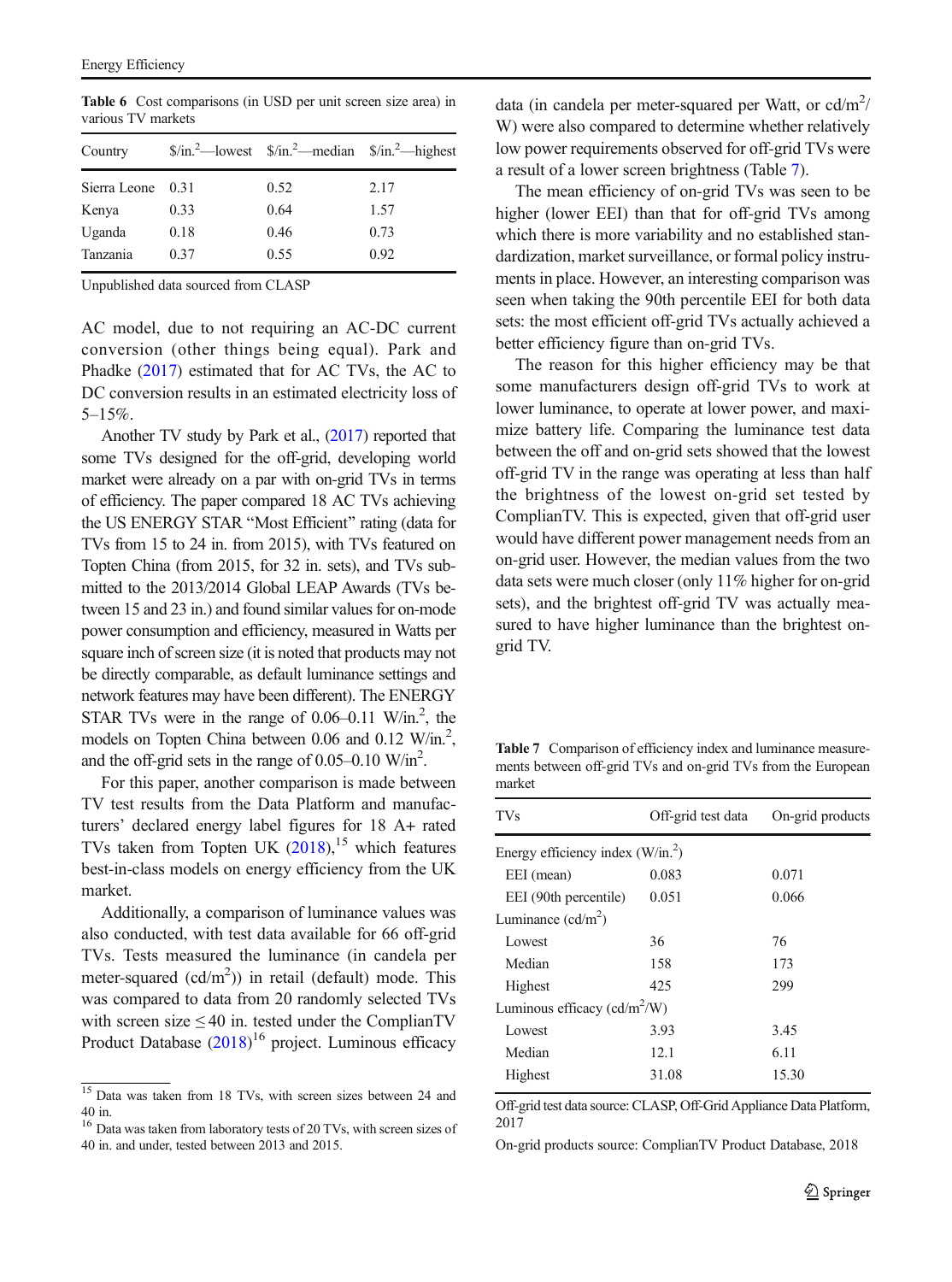## Key findings for off-grid TVs

The energy efficiency of TVs for the off-grid market appears to be improving overall Test data showed an increasing EEI over the last 2 years of tests, both for best-in-class models and those in the mid-to higher ranges of the market on efficiency. There is less data available on TVs at the lower end of the efficiency range. The analysis suggests that there are still TVs available that are significantly less efficient than the top performers, but more testing needs to be done to establish what portion of the market these TVs actually account for.

The cost for off-grid TVs also appears to be on a downward trajectory Whether this is due more to a reduction in costs for manufacturers as the market becomes more established, or to increased demand, is currently unknown. Data suggests that better quality products are more expensive as a rule, and there are also comparatively cheaper products available, where little is known about their quality and efficiency.

More could be done to improve the accuracy of available reported data Testing showed that a significant proportion of TVs had lower power measurements than their rated values (see section entitled "Accuracy of claimed energy performance values^), and in the absence of standardized reporting metrics, there may be wide variation between suppliers as to what "rated" power actually refers to. When selecting an appropriate TV for use with a SHS, a difference of even 5 W on either side of an expected power consumption value can be a crucial factor for ensuring that the system provides sufficient electricity as expected to power the TV in question.

Off-grid and weak-grid fans

## Current state of the off-grid fan market

Fans are becoming a critical part of thermal cooling solutions to address serious health issues caused by the rising temperatures in some of the most vulnerable developing countries. The World Health Organization (WHO) forecasts that nearly 100,000 deaths could be caused by heatwaves each year by 2030 (WHO, [2018\)](#page-23-0). Without access to cooling energy services, consumers living in off- and weak-grid environments are exposed

to the risks of over-heating during high temperature months. With air conditioners remaining out of reach for most households in rural markets, fans become an essential cooling solution that is currently far more affordable.

Climate is, as expected, a major determinant of relative demand for fans in off-grid markets. Off-grid consumers consider fans a necessity in regions with hot and humid climate conditions, such as South Asia. A 2017 survey of energy access professionals found that fans ranked the first and third among the most demanded appliances in Bangladesh and India, respectively (Global LEAP, [2017](#page-23-0)). In other off-grid markets, such as East Africa, the demand for off-grid fans is less prominent.

Despite the fact that product demand is limited to certain geographies, the off-grid fan market has the potential to grow exponentially. Estimates suggest annual spending on off-grid fan products in 2020 could reach USD \$500 million, if energy efficiency and design improvements are adopted more widely (Global LEAP, [2016](#page-23-0)).

# Off-grid fan data trends

Test data is available for 55 fans, comprising table, pedestal, and ceiling models. The market survey provided data for 279 fans from Pakistan, India, Uganda, Kenya, and Tanzania,  $17$  with the majority (51%) observed in Pakistan, where higher demand exists compared to East Africa as described above.

Product specification observations The relative availability of data for different fan products obtained from market survey data is shown in Table [8.](#page-10-0)

Little to no variability on product size was evident from market survey data, which did not provide any strong insights on consumer preference or design trends. Most table fans available were at least of 12-in. diameter. Pedestal fans seen were mainly in the 14–20-in. size bracket, with most ceiling fans sized over 42 in.

Where available, type of current was assessed for table and pedestal fans. DC fans appeared to be more widespread, accounting for 77% of all pedestal fans and

<sup>&</sup>lt;sup>17</sup> The number of units found through the market surveys do not necessary represent or indicate the relative market size for fans in these markets. It is only indicating the available models and units identified through the survey.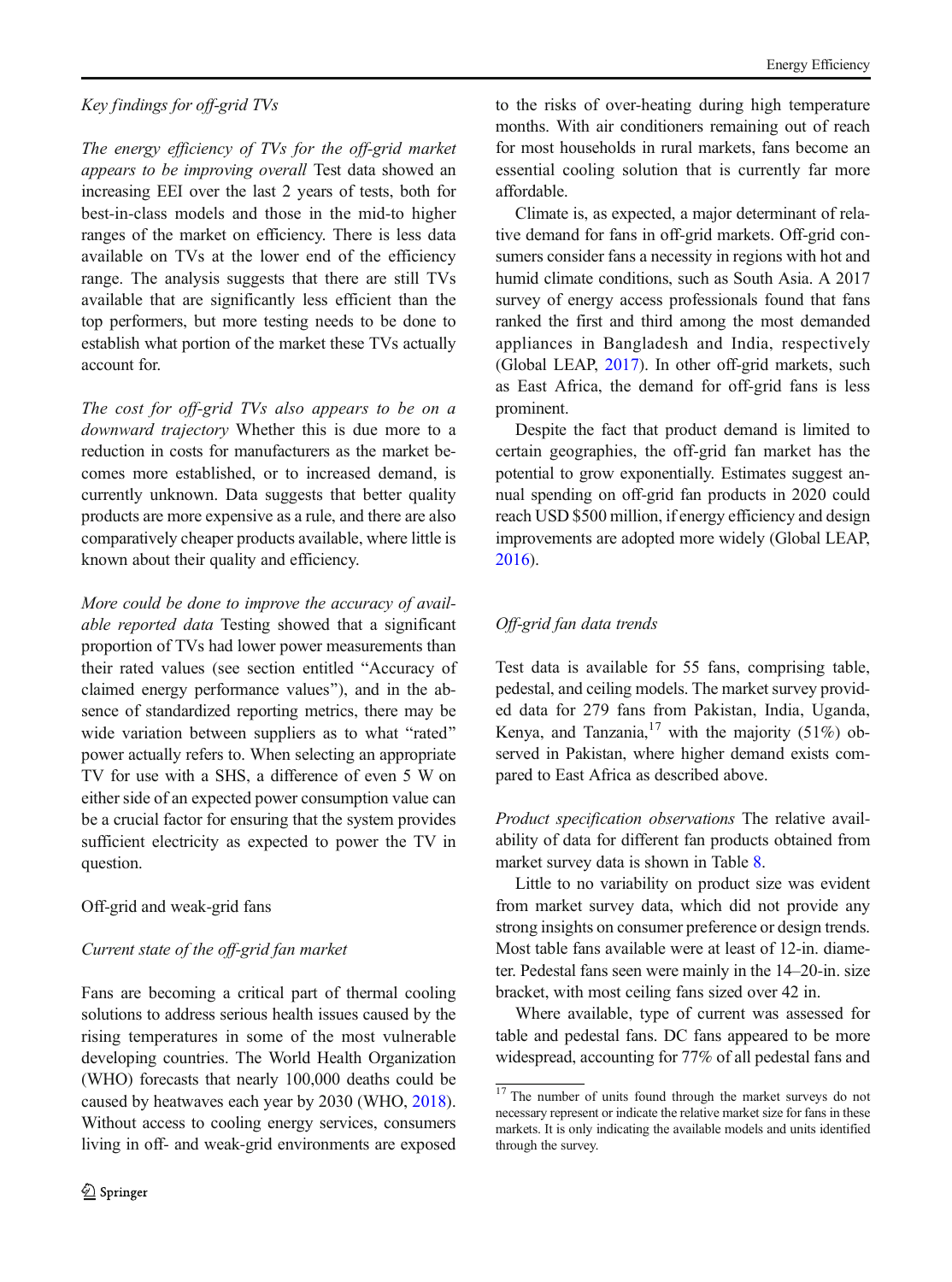<span id="page-10-0"></span>Table 8 Split of fans by type and size category from 2018 market survey data

| Fan type                                   | Number |
|--------------------------------------------|--------|
| Small table fans $(< 12$ in.)              | 3      |
| Large table fans $( \geq 12 \text{ in.})$  | 39     |
| Table fans                                 | 12     |
| Pedestal fans                              | 167    |
| Small ceiling fans $(< 42$ in.)            | 3      |
| Large ceiling fans $(\geq 42 \text{ in.})$ | 47     |
| Other types                                | 8      |
| Total                                      | 279    |
|                                            |        |

Unpublished data sourced from CLASP

57% of all table fans seen in the survey. Data on whether these fans employed a brushed or brushless DC motor was not available. Brushed DC motors tend to be less durable due to increased motor failure from brushes wearing down, but brushless technology is often more expensive, and therefore cost-inhibitive in most off-grid markets. However, permanent-magnet, brushless DC (BLDC) motor-powered fans have been found to achieve higher efficiency than their AC, inductionmotor counterparts, which remain prevalent in on-grid markets where optimizing efficiency is less of a concern.

Phadke et al. ([2015](#page-23-0)) reported that BLDC technology can result in an efficiency improvement of around 50% over AC technology for ceiling fans. Beyond the motor, improved blade design can increase ceiling fan efficiency by around 15% (Sathaye et al., [2012\)](#page-23-0). Various approaches have addressed this aspect of design to improve efficiency, such as the use of aerodynamic attachments, as well as twisted, tapered (TT) blades (Shah et al., [2015\)](#page-24-0). While there appears to be scope for improving the efficiency of fans for off-grid settings through these technologies, studies show that the cost to incorporate these features can be relatively high without scale in the market. Data reported by Shah et al. estimate that incorporating a BLDC motor into a fan would be expected to increase the manufacturing cost by \$10.50 on average, while adding efficient blade technology would increase the average incremental manufacturing cost by \$3.50.

In fact, despite BLDC fans showing the highest estimated efficiency improvement, Shah et al. [\(2015\)](#page-24-0) proposed that improving the performance of AC induction motors was actually a more cost-effective efficiency measure, given the lower cost (around \$1.50), despite a lower reduction in power consumption (estimated at 36%, compared to 50% for a BLDC against a baseline AC motor, with data from the Indian market). However, this cost estimation did not take into account aspects such as reduced SHS capacity or the need to use an inverter. Therefore, to enable users to benefit from the savings offered by BLDC motors as the best available technology, there remains a need for cost reduction, and to be able to weigh this against the efficiency improvement. The Data Platform provides a valuable resource to track this market development by presenting extensive performance and cost data.



Fig. 4 Fan efficiency trends, comparing average efficiency of baseline and awards products Unpublished data sourced from CLASP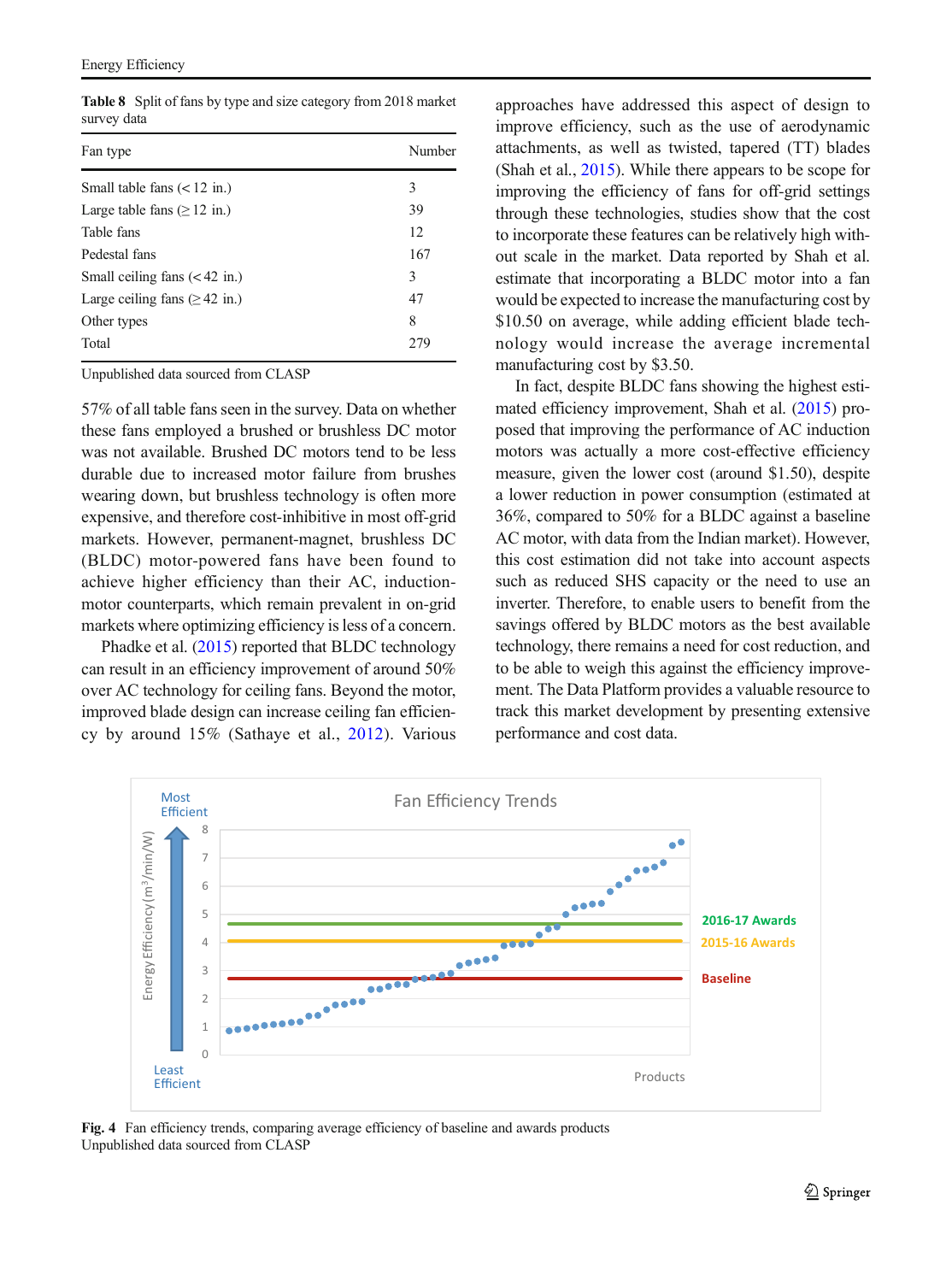|                          | Energy efficiency index, $m^3/min/W$ |        |         |  |
|--------------------------|--------------------------------------|--------|---------|--|
| Product type             | Lowest                               | Median | Highest |  |
| Table fans $(n = 17)$    | 0.87                                 | 2.12   | 4.28    |  |
| Pedestal fans $(n = 11)$ | 1.18                                 | 2.86   | 4.49    |  |
| Ceiling fans $(n = 15)$  | 4.59                                 | 6.09   | 7.61    |  |

Table 9 Lowest and highest of energy efficiency index values for table, pedestal, and ceiling fans

Unpublished data sourced from CLASP

Efficiency trends Fan efficiency was assessed and compared using the metric of meters-cubed per minute of air delivered per Watt of input power (m<sup>3</sup>/min/W, denoted as the EEI). Data suggests that fan efficiency is improving over time, but the range in efficiency varies significantly across the market (Fig. [4](#page-10-0)).

For this assessment, we split the data by product type between pedestal, table, and ceiling fans. All tests to determine EEI were completed between April 2016 and February 2018 (Table 9). For the table and pedestal fans, the efficiency range is larger than for ceiling fans, with the most efficient product delivering around four times the volume of air per minute per Watt of input power compared to the least efficient product.

An assessment of the efficiency of DC versus AC fans was also conducted for table and pedestal variants (Table 10). While the number of data points available is not large, test data does appear to suggest that DC fans are currently achieving better efficiency than AC fans. Factoring in product specifications from market surveys, AC fans generally operate at higher levels of power. This is a key consideration when weighing cost and power usage (including whether to use DC

Table 10 Range of measured values for input power for DC and AC fans

|               |          | Max speed input power (W) |        |       |
|---------------|----------|---------------------------|--------|-------|
| Table fans    | Mean EEI | Low                       | Median | High  |
| DC $(n = 20)$ | 2.47     | 1.85                      | 9.60   | 30.57 |
| $AC(n=4)$     | 1.23     | 11.39                     | 12.19  | 52.11 |
| Pedestal fans | Mean EEI | Low                       | Median | High  |
| DC $(n = 10)$ | 3.19     | 6.89                      | 11.22  | 28.08 |
| $AC(n=4)$     | 1.77     | 12.97                     | 26.62  | 41.54 |

Unpublished data sourced from CLASP

| Type of fans         | Count | Average price |  |
|----------------------|-------|---------------|--|
| DC pedestal          | 129   | \$26.58       |  |
| AC or AC/DC pedestal | 38    | \$41.05       |  |
| DC table             | 34    | \$16.99       |  |
| AC or AC/DC table    | 18    | \$38.96       |  |

Unpublished data sourced from CLASP

appliances or AC models with an inverter) for product selection to be paired with any given distributed energy solution.

Despite the fact that DC fans seem to be the obvious choice, it is also important to note that interviews with off-grid fan suppliers suggest that efficiency is not the whole picture for a given off-grid environment. As an appliance with moving parts, there is potential for a fan to break down early in its lifetime. Product quality and durability, and after-sales services provided by distributors, are also important considerations for off-grid consumers when making a purchase decision.

Cost trends Market survey data was used to assess the current state of play on cost. AC fans were seen to be more expensive than DC fans sampled (Table 11).

The relative presence of table and pedestal fans by country was also assessed. The fan markets in Pakistan and India are considered more advanced than in East Africa, with overall demand being consistently higher (Table 12).

Price data was also available for samples tested; this

Table 12 Price trends by country for table and pedestal fans, from 2018 market survey

| Sample size | Average cost |  |
|-------------|--------------|--|
|             |              |  |
| 106         | \$26.07      |  |
| 15          | \$15.73      |  |
| 14          | \$42.03      |  |
| 18          | \$29.09      |  |
| 11          | \$27.30      |  |
|             |              |  |
| 11          | \$34.49      |  |
| 34          | \$10.28      |  |
|             |              |  |

Unpublished data sourced from CLASP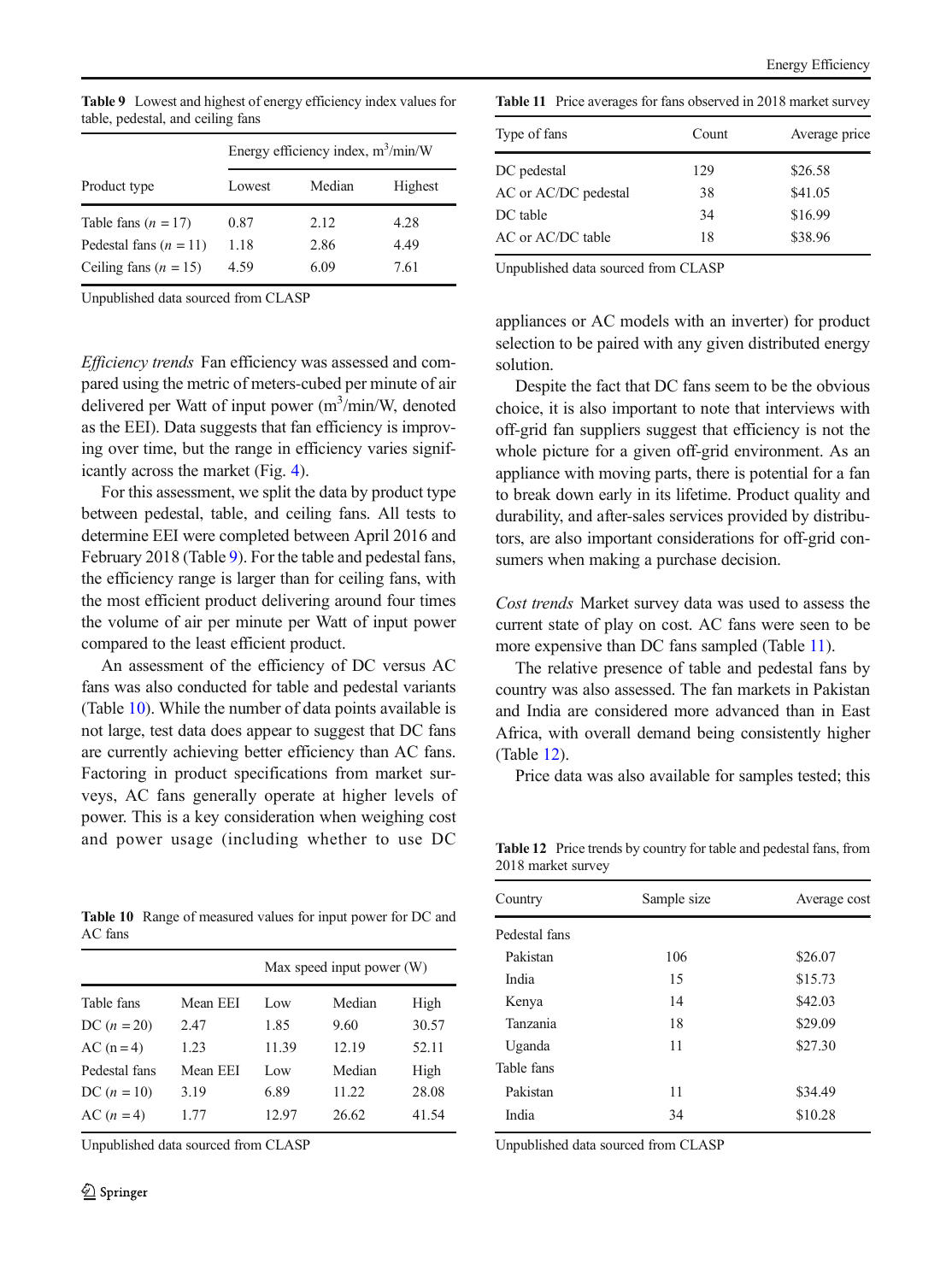

Fig. 5 Fan efficiency and retail price distribution Unpublished data sourced from CLASP

shows some correlation between higher EEI values and cost, although not as marked a trend as was seen for TVs (Fig. 5).

Comparison with fans in the on-grid market Assessment of fans sought to compare the size and energy consumption trends between off- and ongrid markets (Table 13). Data from off-grid model tests was compared with manufacturer specifications of ongrid table and pedestal fans listed on Topten Switzerland  $(2018).$  $(2018).$  $(2018).$ <sup>18</sup> Test data appears to show higher levels of efficiency for off-grid fans at both average values and at the top of the range; however, little is known on their lifetime and durability. In terms of size trends from the data, the median-sized off-grid fan appears to be smaller and is rated as using significantly less power (64% lower for table fans and 31% lower for pedestal fans, respectively) than in the on-grid European market.

#### Key findings for off-grid fans

As with TVs, test data suggests a relatively high difference between the most and least efficient products on the market, and in the absence of extensive, accurate, and accessible data, procuring a fan that is both efficient and of suitable quality may be difficult. Little can be gleaned from test data on product quality and lifetime—while

Table 13 Comparisons of energy efficiency index, size, and rated power input between off-grid and on-grid fans

| Table fans                        | Off-grid test data<br>$(n = 17)$ | On-grid products<br>$(n = 39)$ |
|-----------------------------------|----------------------------------|--------------------------------|
| Energy efficiency index           |                                  |                                |
| EEI (mean)                        | 2.04                             | 1.00                           |
| EEI (90th percentile)             | 3.93                             | 1.27                           |
| Size                              |                                  |                                |
| Median size (inches)              | 11.6                             | 13.95                          |
| Power                             |                                  |                                |
| Median rated power<br>input $(W)$ | 14.4                             | 34.4                           |
| Pedestal fans                     | Off-grid test data<br>$(n = 11)$ | On-grid products<br>$(n = 29)$ |
| Energy efficiency index           |                                  |                                |
| EEI (mean)                        | 2.68                             | 1.26                           |
| EEI (90th percentile)             | 3.97                             | 1.61                           |
| Size                              |                                  |                                |
| Median size (inches)              | 15.20                            | 18.60                          |
| Power                             |                                  |                                |
| Median rated power<br>input $(W)$ | 17.50                            | 46.80                          |

Unpublished data sourced from CLASP

<sup>&</sup>lt;sup>18</sup> Data taken from 39 on-grid table and 29 pedestal fans featured on Topten Switzerland.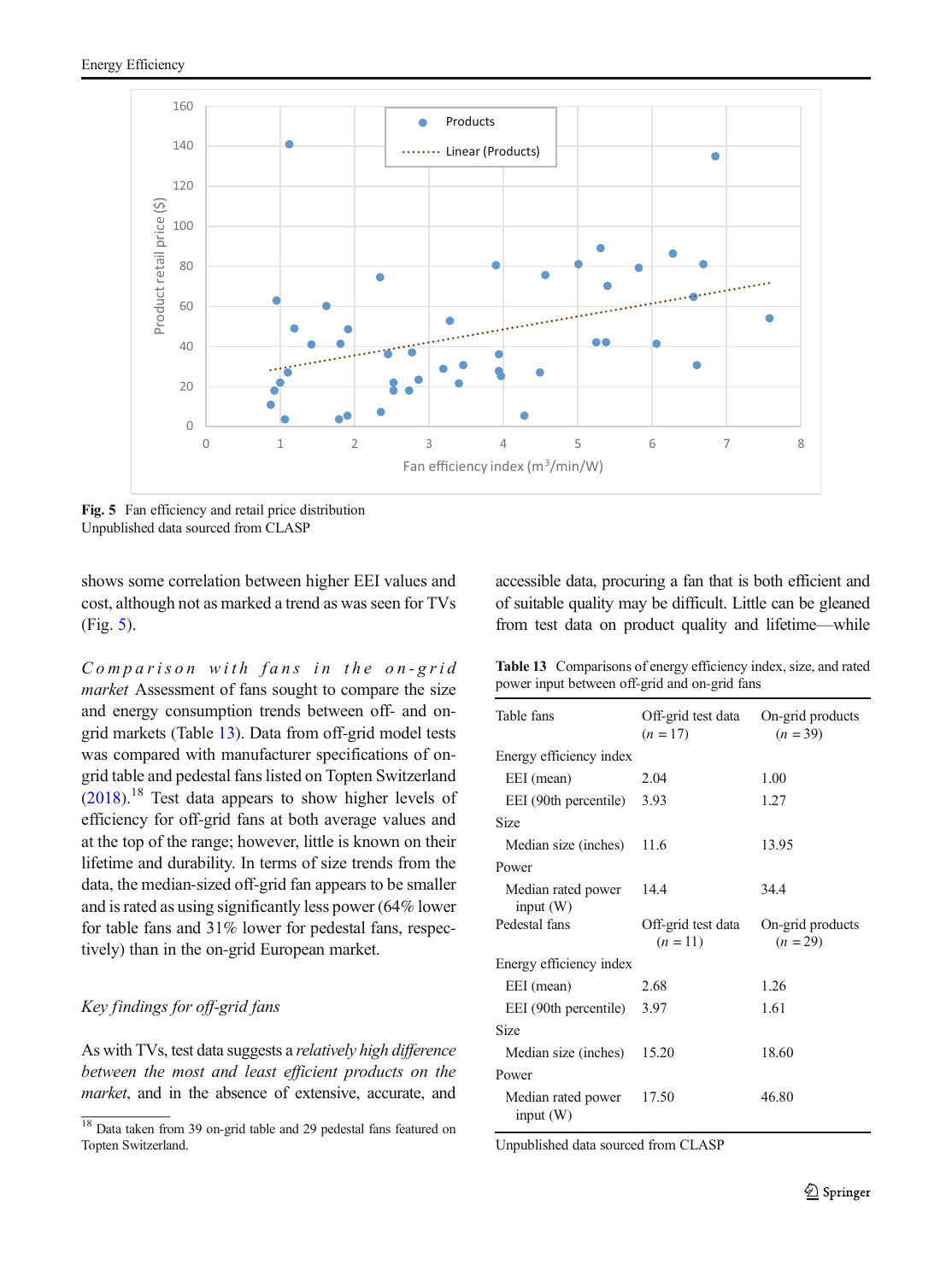Global LEAP testing does include durability tests, motor lifetime in general use is a key aspect of product design that is not assessed in the Global LEAP test method and therefore excluded from this analysis. Best available technology in relation to efficiency has been identified in the studies mentioned above, but test and market survey data shows a range of technology types are available. More aligned best-practice around design for efficiency, incorporating the optimal combination of product features detailed above (BLDC motor, improved blade design), should result in closing the gap between the most and least efficient products, and greater market scale, in future.

The World Bank's Lighting Global Quality Standards<sup>19</sup> incorporated quality and durability requirements for pico-PV and SHS kits have been adopted by a number of East African countries, such as Kenya, Rwanda, Ethiopia, and Tanzania, to eliminate lowquality products entering the market. Similar policy approach that focuses on quality and durability requirements can be applied to off-grid fans.

The cost of fans appears to be a function of the maturity of the product market. Pakistan and India have more developed markets for fans than in East Africa where demand is lower, and as a result, pricing is generally lower. Less historical pricing data exists for fans than for TVs; therefore, current figures may only be able to provide a baseline; however, existing data do suggest that the fan market could further benefit from scale and commoditization.

A fairly favorable comparison was seen between offgrid fans and their on-grid counterparts on efficiency. However, without accompanying standards or quality assurance frameworks, there is not sufficient assurance on product lifetime and quality across the board.

## Off-grid and weak-grid refrigerators

#### Current state of the refrigerator market

Refrigerators hold unique potential to unlock economic and social progress for the billions of un- and underelectrified people globally. Consumers living in off-grid and weak-grid communities have a particularly high need for refrigeration to address food storage challenges. Lack of access to cold chain technology results in pre-market losses of up to 40% of food produced in the developing world, according to the UN's Food and Agriculture Organization (FAO, [2018](#page-23-0)).

The market for refrigeration products explicitly designed for use in off- and weak-grid settings is nascent, and the penetration of refrigerators in developing countries remains extremely low: overall market penetration is below 40% in Nigeria and 30% in India. Rural market penetration is even lower, just 6% in Bangladesh (the world's largest national off-grid market) and 1% in Kenya (Global LEAP, [2016\)](#page-23-0). This low penetration rate is due in large to the lack of off-grid appropriate, costeffective refrigerators. Conventional AC refrigerators typically found in retail markets require a significant amount of power, which makes them incompatible with intermittent grid connections or the limited amount of electricity provided by distributed energy systems (Market Baseline Performance Testing for Off-Grid & Weak-Grid Refrigerators, [2018\)](#page-23-0). In order to be viable in offgrid settings and suitable for rural customers, refrigerators must become considerably smaller, cheaper, and run on far less energy than most conventional products.

Despite low penetration rates, latent demand for refrigerators is significant. Global LEAP research estimates that current annual spending on refrigerators by off- and weak-grid households is approximately \$75 million. If efficient, appropriately priced products become accessible to all households with the purchasing power to buy a refrigerator, spending could increase to \$1.1 billion by 2020—a 38% compound annual growth rate—despite lower per unit costs (Global LEAP, [2016\)](#page-23-0).

#### Off-grid refrigerator data trends

Product characteristics Fifty-seven different off-grid refrigerators were identified and procured through online marketplaces such as Alibaba<sup>20</sup> and Amazon<sup>21</sup>; directly from manufacturers and distributors; and through field agents in key off-grid markets. These products underwent testing in accredited laboratories according to the Global LEAP Off-Grid Refrigerator Test Method ( [2018](#page-23-0)) to evaluate their energy performance, durability, and off-grid appropriateness.

Overall, the two primary types of refrigerators sold in the off-grid markets are identified as (1) standing or topopening refrigerators that have one fresh food

<sup>19</sup> Lighting Global Quality Standards: [https://www.lightingglobal.](https://www.lightingglobal.org/quality-assurance-program/our-standards/) [org/quality-assurance-program/our-standards/](https://www.lightingglobal.org/quality-assurance-program/our-standards/)

<sup>20</sup> Alibaba: <https://www.alibaba.com/>

<sup>21</sup> Amazon: <https://www.amazon.com/>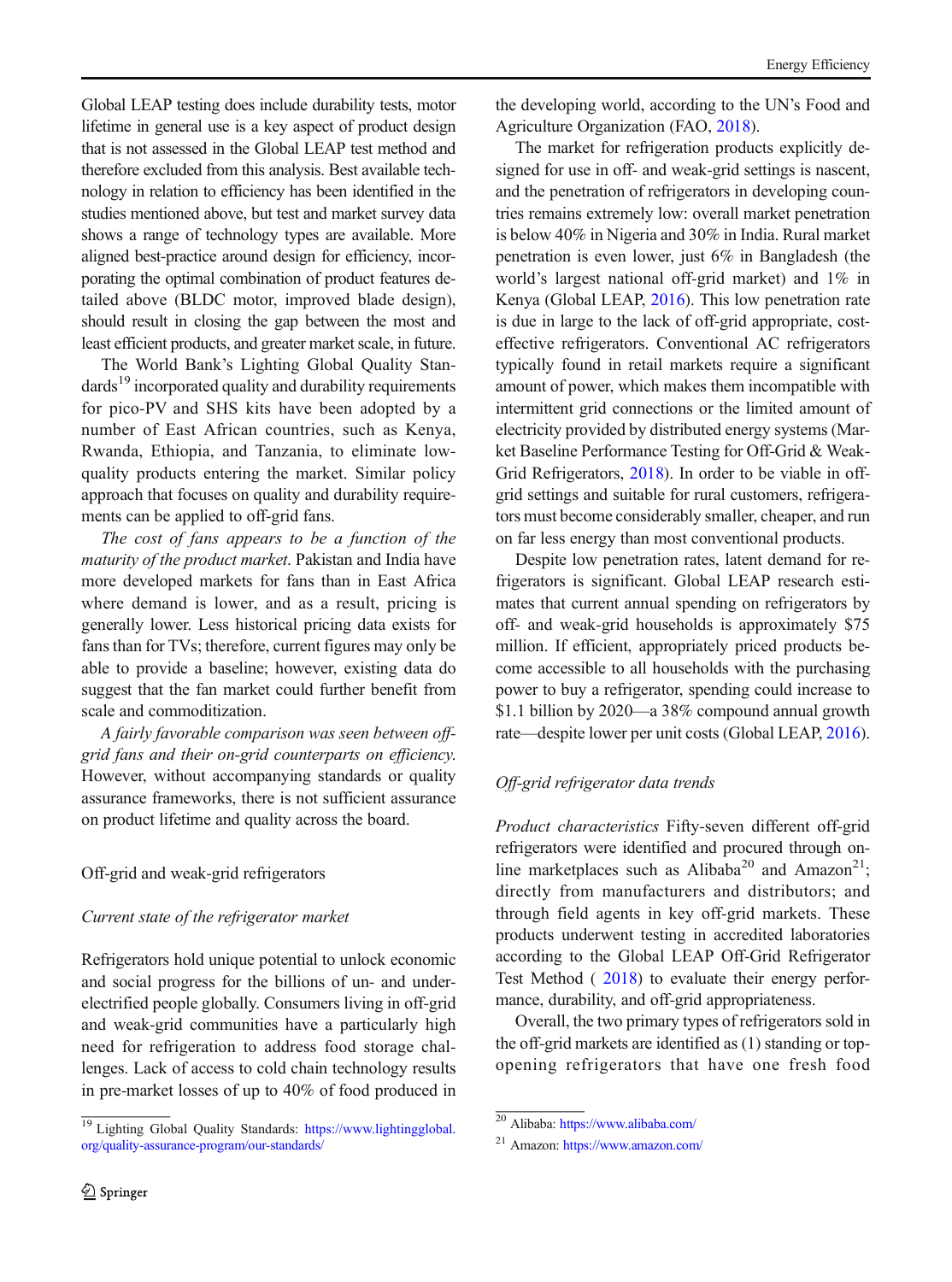|  | Table 14 Refrigerator size distribution |  |  |
|--|-----------------------------------------|--|--|
|--|-----------------------------------------|--|--|

| Refrigerator-freezer combination units<br>$(n = 32)$ |  |  |
|------------------------------------------------------|--|--|
|                                                      |  |  |
|                                                      |  |  |
|                                                      |  |  |
|                                                      |  |  |

Unpublished data sourced from CLASP

compartment, $^{22}$  and (2) refrigerator-freezer combination units $^{23}$  that have one fresh food compartment and one freezer compartment.

The average size of off-grid refrigerators is smaller compared to the traditional on-grid refrigerator market. The capacity of off-grid refrigerators found in the market in 2016–2017 averages about 130 L, with the average capacity of refrigerator-freezer combination units being 27% larger than refrigerators. The most common product size for refrigerators is between 50 and 99 L, and for refrigerator-freezer combination units between 100 and 149 L (Table 14).

Efficiency trends To enable a comparison of refrigerators and refrigerator-freezers across all sizes, a metric of daily energy consumed per surface area of the refrigerator, kilo-Watt-hours per meter-squared  $(kWh/m^2)$ (Harrington  $2015$ ),<sup>24</sup> was used for the analysis, defined in this paper as the EEI.

The analysis below compares the efficiency of refrigerators that were sampled from retail markets, defined as "baseline" products, and the Winners and Finalists "Awards" products that were identified by the 2016– 2017 Global LEAP Awards Competition for Off-Grid Refrigerators (Global LEAP, [2018a](#page-23-0). On average, the

efficiency of "baseline" products is  $0.0449$  kWh/m<sup>2</sup>, while the average efficiency is 0.0285 for Global LEAP Awards finalists and 0.0196 for Awards winners representing a 36 and a 56% efficiency improvement compared to the baseline average, respectively.

The data indicates that there is a significant gap in efficiency between baseline products and the bestperforming products in the market (Fig. [6\)](#page-15-0). Based on the test data, the efficiency of the tested products varies significantly. The worst-performing refrigerator in this dataset, a 35-L refrigerator, uses 19 times more energy per surface area than the most efficient refrigerator tested, a 166-L refrigerator.

Off-grid and weak-grid households are energyconstrained, and the analysis also indicates that most of the "baseline" refrigerators found in the retail market consume more than 1.5 kWh per day—drawing too much energy to be cost-effectively powered by an SHS. In order to be viable in off-grid settings and suitable for off-grid customers, therefore, refrigerators must consume considerably less electricity.

Cost trends Off-grid and weak-grid consumers are pricesensitive, especially for larger appliances considered as significant "investments" such as refrigerators. However, limited research has been done to date to understand consumers' willingness and ability to pay. The market data collection effort by CLASP in 2016 provides a first glimpse into off-grid refrigerator costs in the retail markets.

The analysis shows that the retail price of off-grid refrigerators varies significantly within each product type and size category but the average price slightly correlates with product size. Figure [7](#page-16-0) shows the minimum to maximum price points within each size category, as well as the average price points. The refrigerators that have the highest retail price tend to be specialized off-grid refrigerators that are either designed to be used as a vaccine refrigerator, or use phase-change materials (PCMs)—a new cooling technology that uses water or other chemical substances to absorb and release thermal energy as its melting and freezing (Tulapurkar et al., [2010\)](#page-24-0).

Refrigerators with PCMs typically have better thermal performance, enabling cooling within the required temperature range for a longer period of time, even without power supply. However, there are only a few off-grid refrigerators in the market currently using this technology, and the retail price of this type of refrigerator is much higher compared to conventional vapor-compressor refrigerators within the same size categories.

 $22$  In this analysis, refrigerators are defined as having one or more fresh food compartments for the storage and preservation of unfrozen food and beverages, where the average storage temperature is at 4 °C. Another common type of refrigerator has one or more compartments that can either be used as a refrigerator or a freezer by adjusting the thermostat control. In the case of Global LEAP Awards, this type of product is tested as a refrigerator.

<sup>23</sup> Refrigerator-freezer combination units have a combination of at least one fresh food and at least one freezer compartment, where the storage temperature is not warmer than − 18 °C.

 $24$  In this analysis, energy consumed per surface area (kWh/m<sup>2</sup>) is used instead of energy per unit volume  $(kWh/m<sup>3</sup>)$  to enable comparison of refrigerators and refrigerator-freezers of various sizes. Refrigerator heat gain is dictated by the surface area and not volume. The surface area is calculated as volume to the power 0.67. The algorithm has reduced some of the previous problems of size bias in favor of larger cabinets (Harrington [2015](#page-23-0)).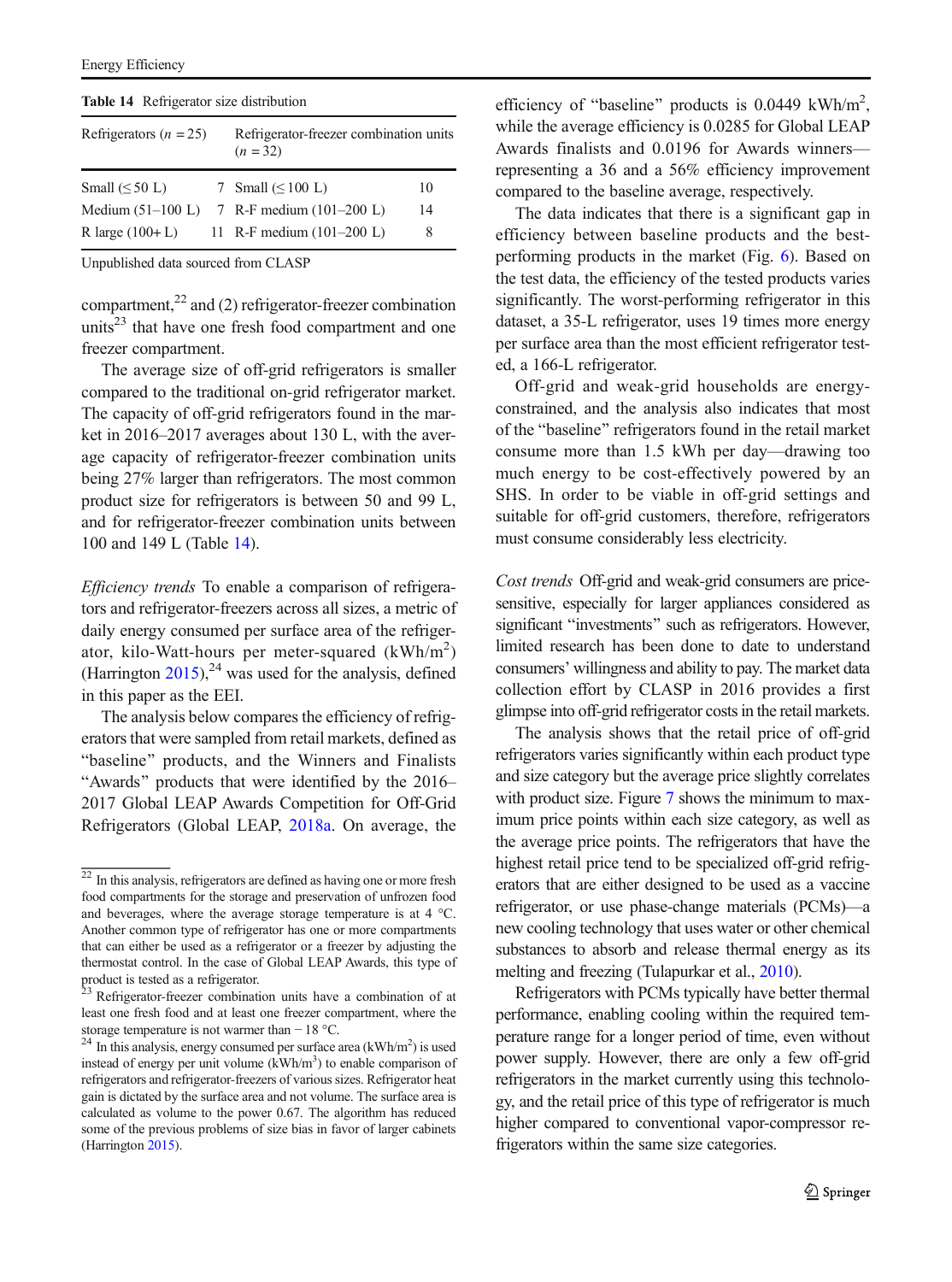<span id="page-15-0"></span>

Fig. 6 Refrigerator energy efficiency trends—comparing average efficiency of baseline and awards products Unpublished data sourced from CLASP

The retail price of off-grid refrigerators is seen to correlate with the product size. In contrast to on-grid refrigerators—whose pricing is often influenced by the number of added features, e.g., Wi-Fi-enabled, customizable temperature zones, etc., off-grid refrigerator designs tend to be simplified and thus the retail price is more closely associated with product size. For both refrigerators and refrigerator-freezer combination units, products that are larger in capacity tend to be more expensive (Table [15](#page-16-0)).

Given unique off-grid energy market dynamics, striking a balance between efficiency and price is a key business consideration for market actors. The analysis below provides initial insights on dynamics between price and efficiency for refrigerators. Because of the retail pricing of refrigerators varies significantly, in Fig. [8,](#page-17-0) three outliers representing the highest retail prices (above \$1800) were removed to enable a more accurate observation of general price and efficiency trends. The analysis indicated that there is a correlation between price and efficiency, with more efficient products costing more on average.

## Additional energy performance discussions

Daily energy consumption at various ambient temperatures Ambient air temperature is a key driver of a refrigerator's energy consumption, but limited data exists comparing off-grid refrigerators' performance at various ambient temperatures. Multiple climates can be observed in off-grid regions, even within the same continent or country. For example, in Pakistan, the weather varies drastically by region—the summer in the South is often hot and humid with 50 °C heat waves (Astor, [2018\)](#page-23-0), whereas the Northern winters can reach subzero temperatures.

Given the diverse climate zones observed in off-grid markets, off-grid refrigerator testing is conducted in various ambient temperatures to demonstrate its impact on refrigerator performance. Based on the Off-Grid Refrigerator Test Method, the average daily energy consumption, defined as kilowatt hour per day, is measured at three ambient temperatures: 16, 32, and 43 °C (Global LEAP, [2018b\)](#page-23-0).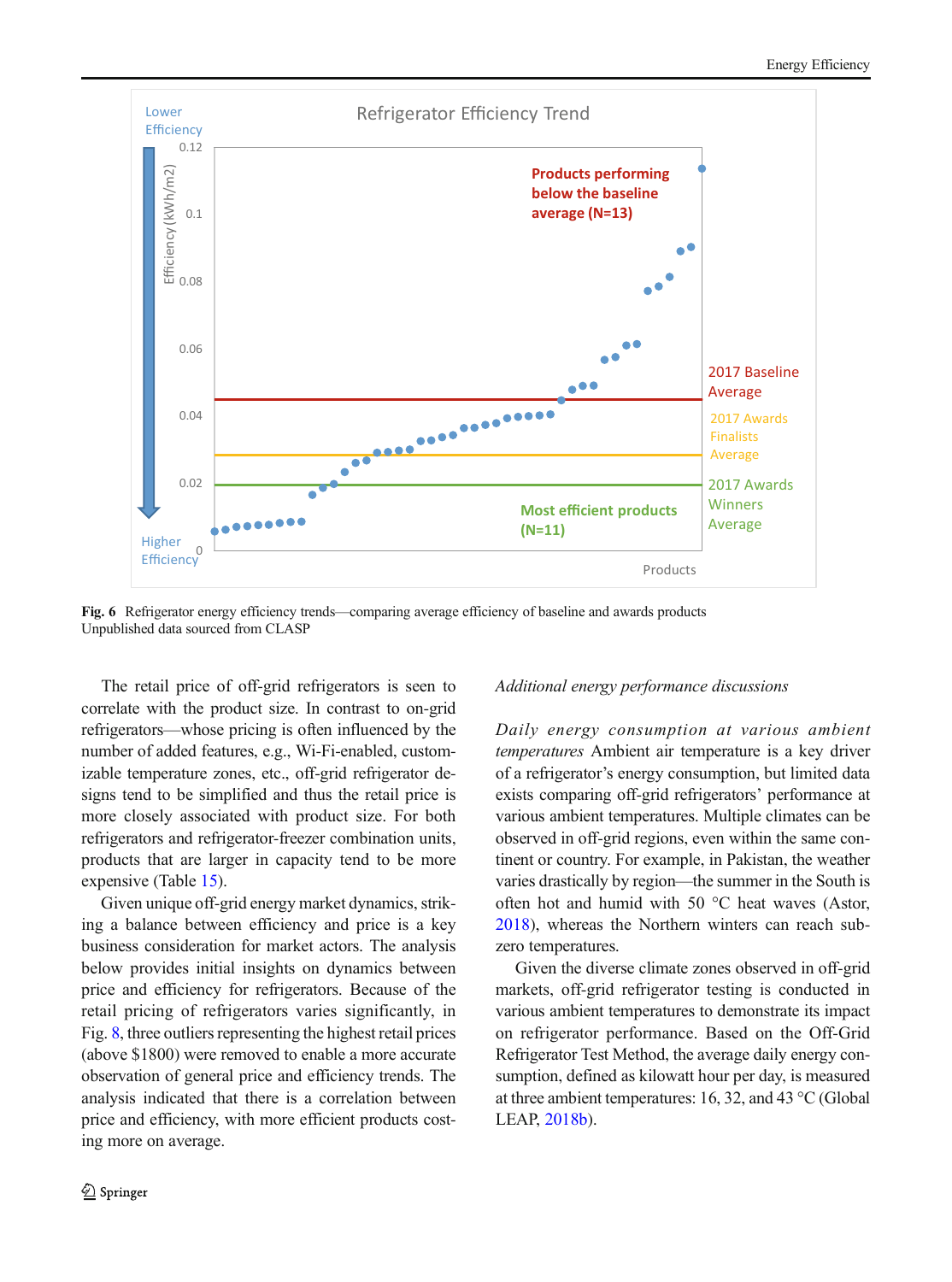<span id="page-16-0"></span>

Fig. 7 Minimum, average, and maximum refrigerator retail price by type and size Unpublished data sourced from CLASP

The effect of ambient temperatures on refrigerator energy consumption is well-known. A research in 2009 reviewed test data of 100 grid-connected refrigerators and demonstrated the energy consumption measured at an ambient temperature of 30 °C roughly doubles the value measured at 15 °C ambient temperature (Harrington, [2009](#page-23-0)). For off-grid refrigerators, the same effect is observed. The average daily energy consumption at 32 °C was 0.739 kWh/day, while the average daily energy consumption at 43 °C was 1.254 kWh/ day—a 70% increase.

Autonomy Autonomy—the ability to keep a sealed refrigerator compartment cool without input of power—is one

| <b>Table 15</b> Average retail price by<br>refrigerator type and size | Refrigerator type    | <b>Size</b>                      | Number of<br>products | Average of<br>product retail price |
|-----------------------------------------------------------------------|----------------------|----------------------------------|-----------------------|------------------------------------|
|                                                                       | Refrigerators        | R large $(100+L)$                | 11                    | \$845                              |
|                                                                       |                      | R medium $(51-100 \text{ L})$    |                       | \$593                              |
|                                                                       |                      | R small $(\leq 50 \text{ L})$    |                       | \$566                              |
|                                                                       | Refrigerator-freezer | $R-F$ large $(201+L)$            | 8                     | \$447                              |
|                                                                       | combination units    | $R-F$ medium $(101-200)$ L)      | 14                    | \$407                              |
| Unpublished data sourced from<br><b>CLASP</b>                         |                      | R-F small $(\leq 100 \text{ L})$ | 10                    | \$308                              |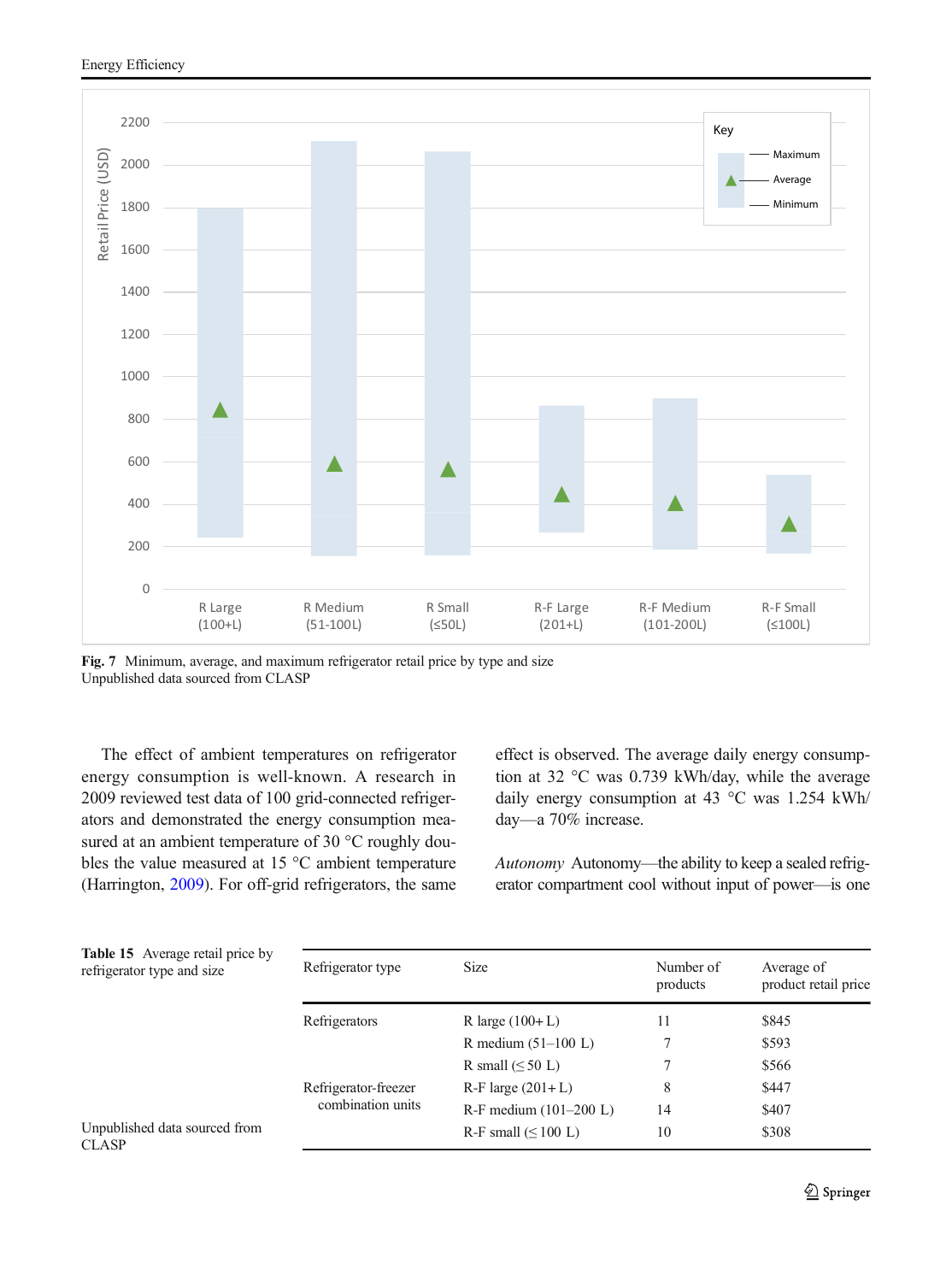<span id="page-17-0"></span>

Fig. 8 Refrigerator efficiency and retail price distribution Unpublished data sourced from CLASP

of the refrigerator characteristics most valued by consumers who live in off- and weak-grid environments with highly constrained and/or intermittent electricity supply. The autonomy testing measures the number of hours it takes a product's internal compartment temperature to rise from 4 to 12 °C with no external power supply.

For all products tested, autonomy ranges from 0.38 h being the lowest, to 133 h being the highest. The products that can hold 133 h use PCM technology as discussed in the previous section. If we were to exclude that particular refrigerator model, the average value of autonomy is seen to be approximately 1.7 h (Fig. [9\)](#page-18-0).

On average, refrigerators outperformed refrigeratorfreezer combination units in autonomy testing. The average refrigerator autonomy performance is almost twice as long as that of combination units.

Comparison with refrigerators in the on-grid market The average efficiency of off-grid refrigerators

was compared with the most efficient on-grid refrigerators—products that carry A+++ or A++ labels based on the European energy labeling regulation (European Commission, [n.d.](#page-23-0))—in similar types and sizes.

Table [16](#page-18-0) compares the energy efficiency metric, daily energy consumption per unit surface area, of on-grid and off-grid refrigerators. Data indicates that there are significant efficiency gaps between on-grid and off-grid products. On average, off-grid refrigerators consume three to five time more than  $A+++/A++$  on-grid refrigerators. It is notable that the best available off-grid refrigerator has the smallest efficiency gap with its ongrid counterpart. There are certainly efficiency improvement opportunities for off-grid refrigerators. It is estimated that if a series of efficiency improvements are incorporated in the design, such as using higher efficiency compressors, increasing insulation thickness, optimizing thermostatic control, etc., a refrigerator could save between 9 and 85% of energy compared to its base model (Shah et al., [2014\)](#page-24-0).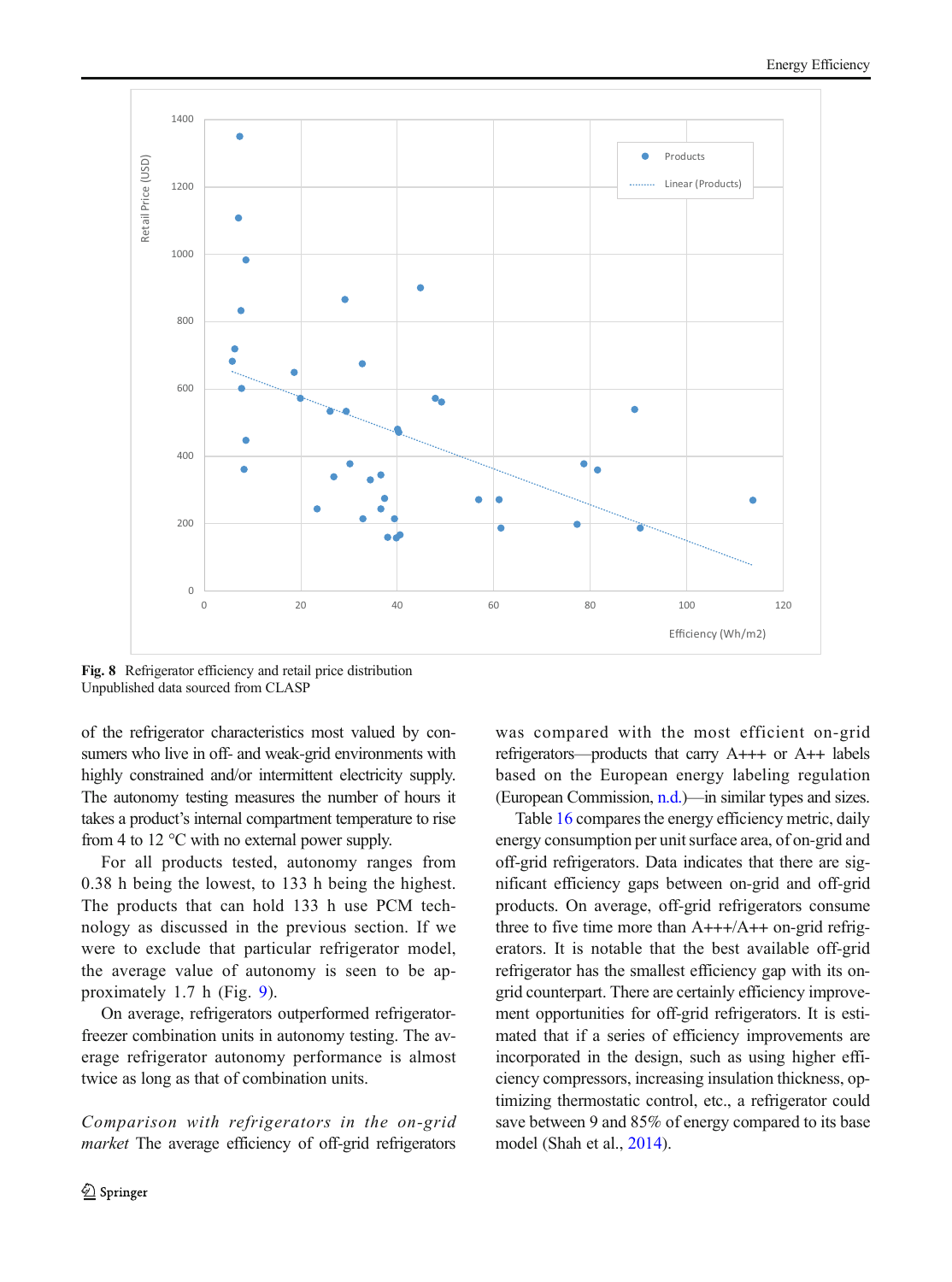<span id="page-18-0"></span>Fig. 9 Autonomy (in average hours) by refrigerator type Unpublished data sourced from **CLASP** 



#### Key findings for off-grid refrigerators

The off-grid refrigerator market is still nascent. Both product availability and options are very limited in rural, off-grid areas. For example, an initial market survey in Zanzibar, Tanzania—where 80% of the population do not have access to municipal power and rely on off-grid technologies—showed there is no existing refrigerator stock in the solar shops. Refrigerators are made available only when a consumer puts in an order.

For refrigerators that are currently available in offgrid markets, the data indicates that the daily energy consumption is high—an average of 0.739 kWh per day, measured in the test laboratory at 32 °C ambient temperature. To use a SHS to power an average off-grid refrigerator in an optimal scenario would require a 200- W peak capacity (Wp) solar panel with a 160-amperehour (Ah) standard lithium iron phosphate (LiFePO<sub>4</sub>) battery.<sup>25</sup> Based on the 2018 Off-Grid Solar Market Trends Report (IFC 2018), roughly 1% of the addressable market households can afford 50–100 Wp SHS kits. This indicates that off-grid refrigerators need to become much more efficient and consume less than 0.4 kWh a day to be supported by a 100-Wp solar system.<sup>26</sup>

In addition to energy consumption, the cost of refrigerators is also a critical barrier inhibiting more off-grid consumers' getting access to refrigerators. The cost of tested refrigerators ranges roughly from \$300 on the low-end to \$1500 on the high-end. Consumer financing such as monthly installments or adapting Pay-As-You-Go (PAYG) options for off-grid refrigerators could improve the appliance's affordability.

The pricing of refrigerators varies significantly, and a higher price is not always associated with better energy performance or quality. Data indicates that products with similar energy performance could have up to 3.6 times difference in terms of pricing. The pricing inconsistency, coupled with the lack of clear performance specification declared on product nameplates and packaging, makes it challenging for consumers

Table 16 Efficiency (kWh/day/m<sup>2</sup>) comparison between on-grid and off-grid refrigerators

|                                        | $Off\text{-}\mathrm{grid}^a$ | On-grid $b$ | Difference $(\% )$ |
|----------------------------------------|------------------------------|-------------|--------------------|
| Refrigerators                          |                              |             |                    |
| Mean EEI                               | 0.0347                       | 0.0089      | 290%               |
| Highest EEI                            | 0.0058                       | 0.0041      | 41%                |
| Lowest EEI                             | 0.0904                       | 0.0158      | 472%               |
| Refrigerator-freezer combination units |                              |             |                    |
| Mean EEI                               | 0.0511                       | 0.0117      | 337%               |
| <b>Highest EEI</b>                     | 0.0269                       | 0.0074      | 264%               |
| Lowest EEI                             | 0.1137                       | 0.0172      | 561%               |
|                                        |                              |             |                    |

a Data source: CLASP, Off-Grid Appliance Data Platform, 2017 <sup>b</sup> Data source: TopTen, 2018

 $\frac{25}{25}$  Based on a theoretical calculation.<br><sup>26</sup> Based on a theoretical calculation.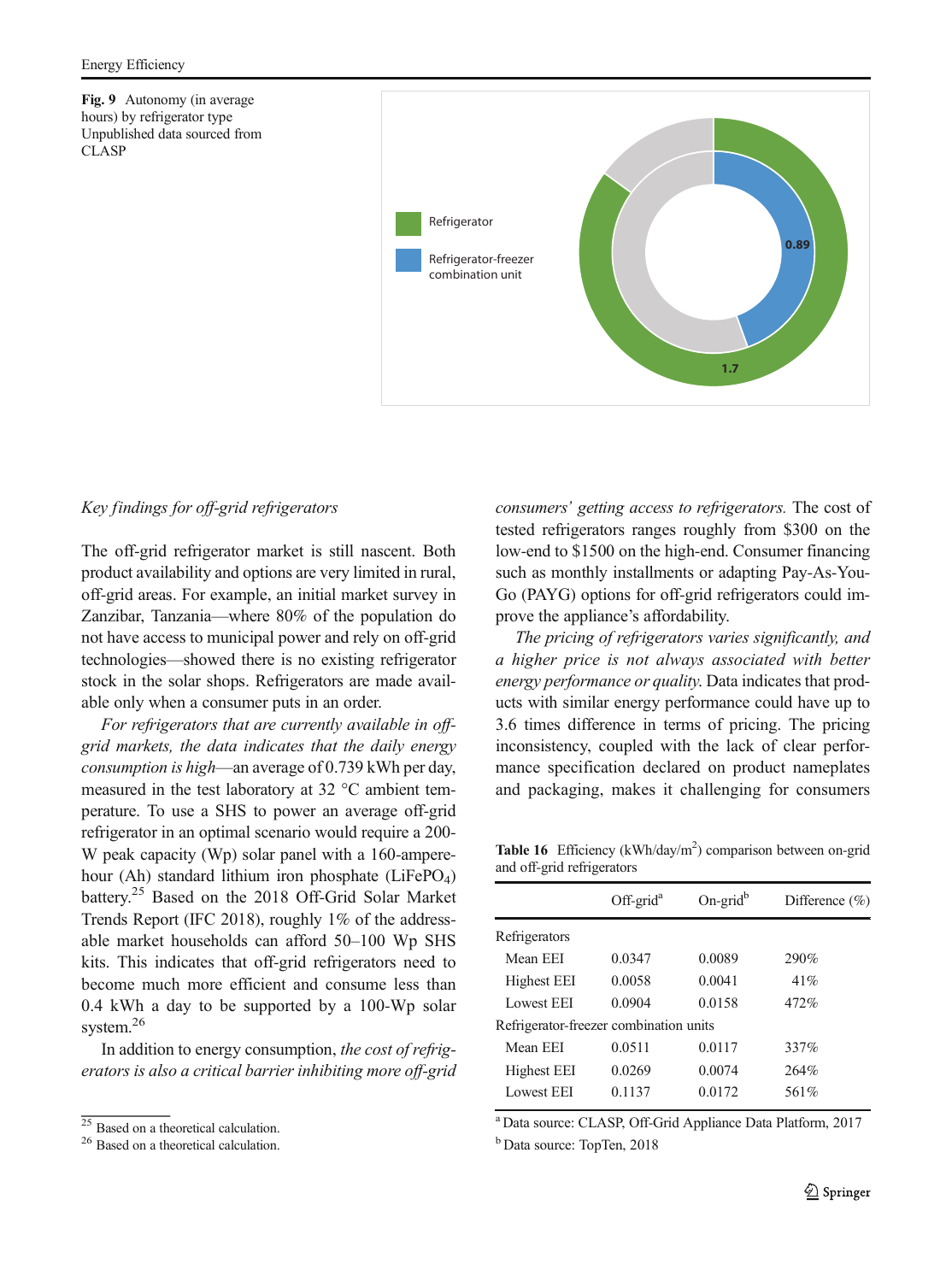and distributors to make an informed decision based on price and efficiency considerations.

Programs such as quality assurance frameworks that require product manufacturers to clearly report energy performance on consumer-facing materials, such as product packaging, product nameplate, and user manuals, would help buyers make better and more informed purchase decisions for all off-grid appropriate products.

## Case study: field vs. lab testing results from an off-grid refrigerator pilot in Tanzania

## **Background**

Devergy, $2^7$  one of the leading companies in the minigrid sector with significant impact to date, having reached over 20 thousand people in Tanzania with energy services, branched out to include off-grid appropriate refrigerators as part of their business model in March 2018.

In the discovery phase, Devergy installed seven refrigerator units from a well-known off-grid refrigerator brand on several Devergy DC-based mini-grids in the Rukwa region of West Tanzania. While sourcing an appropriate refrigerator, Devergy referenced refrigerator test data from the Global LEAP Awards baseline testing for refrigerators, $28$  as well as taking into account initial assessments of the nominated refrigerators among the first-ever Global LEAP Awards for off-grid refrigerators. Devergy selected refrigerator units based on this preliminary data, as well as the name recognition of the refrigerator brand. The product in question was eventually recognized as one of the Finalists of the 2017 Global LEAP Awards Buyer's Guide (Global LEAP, [2018a\)](#page-23-0).

As importing refrigerators to Tanzania is a complicated and difficult process, Devergy decided to select a model that is currently available in the Tanzanian market. They started their pilot with one brand and type of refrigerator to be tested across their different mini-grid locations to prove the business model and system appropriateness, before launching products at a larger commercial scale.

## Methodology

The seven refrigerators installed by Devergy all have different operation times and dates. The oldest one, set up on March 1, 2018, has been running continuously since its installation, and generating excellent revenues for the local entrepreneur.

Devergy's off-grid refrigerator field testing focuses on two aspects: technical feasibility and consumer profitability. In the assessment of sizing each system to support a refrigerator, the average energy consumption per day was the main—and in most cases the only parameter used. Unless exactly how much energy each refrigerator is consuming can be determined, it is hard to accurately size a system to support them accordingly. In the assessment of the profitability of each refrigerator, the sales made by each entrepreneur were monitored item by item. The revenue is calculated as overall profit on the products sold, not taking into account the cost of the refrigerator installation, or the energy costs associated with running the refrigerator.

Based on these initial assessments, Devergy installed three "enboxes" (energy box) with two 95 W solar panels per box (a total of 570 W) as well as a battery pack of 750 Wh with 50% discharge. This setup is oversized by a third—Devergy is able to switch off one of the three battery packs remotely, and have observed that the remaining setup is enough to cover the additional power requirements of the refrigerator, which can therefore work with only four solar panels at a total of 380 W with a 500-Wh battery pack.

Devergy continues to collect performance, energy usage, and sales revenue data on a daily basis for all installed refrigerators.

## Findings

## Performance and technical considerations

A look at energy use data recorded by Devergy in May 2018 shows that the daily energy consumption measured during field testing is considerably higher than the lab-tested results.29 The manufacturer's product specification sheet claims the refrigerator would, in the worst-case scenario (in 32 °C heat and on freezer mode), consume 440 Wh per day, whereas field data shows the refrigerator to consistently oscillate between 1000 and

<sup>&</sup>lt;sup>27</sup> Devergy: <https://devergy.com/><br><sup>28</sup> Market Baseline Performance Testing for Off-Grid & Weak-Grid Refrigerators: [http://www.efficiencyforaccess.org/assets/Market-](http://www.efficiencyforaccess.org/assets/Market-Baseline-Report-Off-Grid-Refrigerators-May2018.pdf)[Baseline-Report-Off-Grid-Refrigerators-May2018.pdf](http://www.efficiencyforaccess.org/assets/Market-Baseline-Report-Off-Grid-Refrigerators-May2018.pdf) refrigerationresearch.html 29 Devergy proprietary data, shared during the case study interview.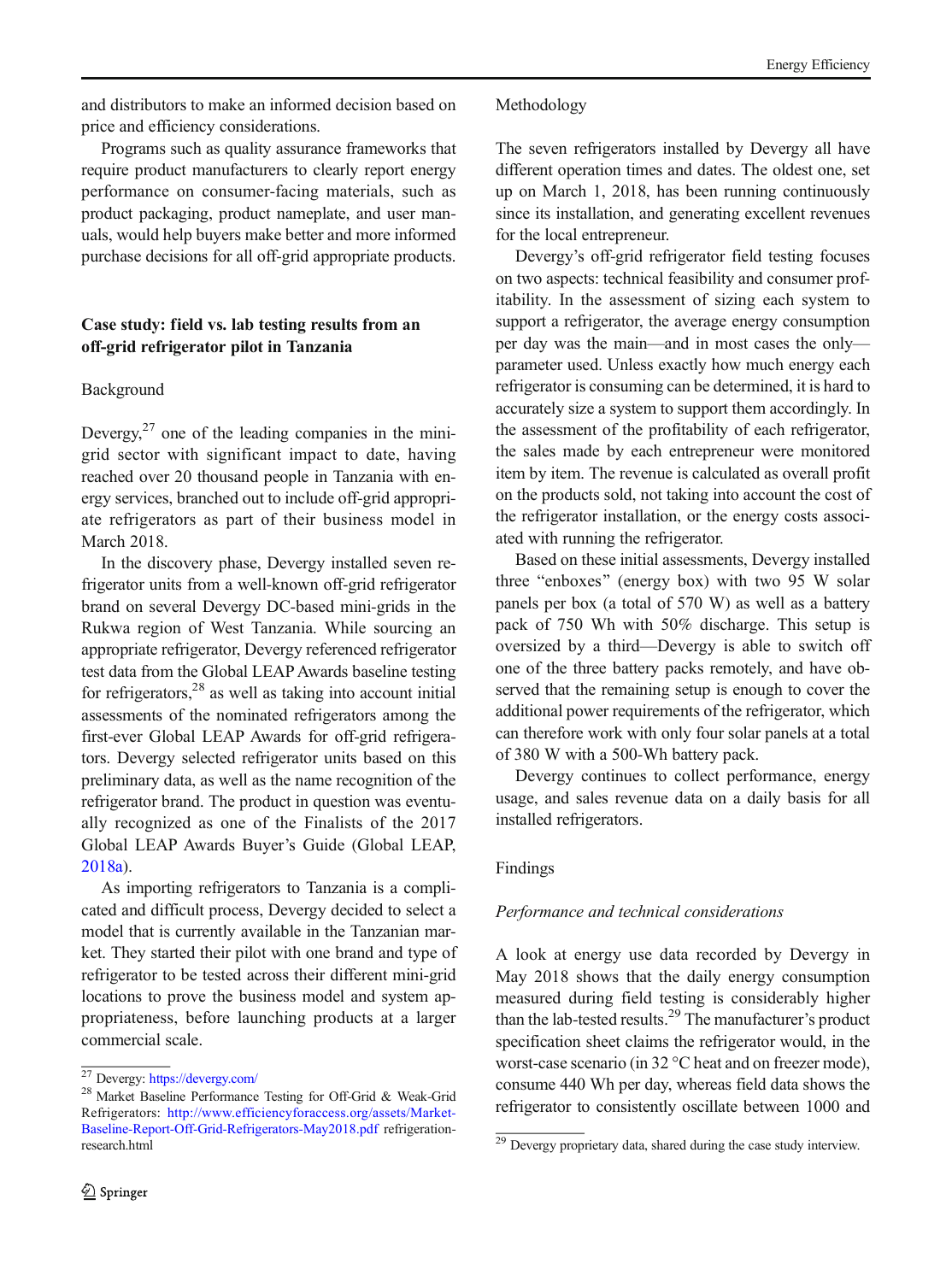1500 Wh per day for the duration of the measurement (an entire month).

Devergy has also reported two key technical issues with off-grid refrigerator performance in the field, concerning the cooling capacity and compressor on/off cycles:

- (1) In terms of cooling capacity, the refrigerators installed in the field are not reaching the freezing point. One refrigerator was installed at a local store whose primary business is selling cool beverages to customers. It turned out that cool beverages have extremely high demand, and the entrepreneur is constantly filling up the refrigerator with roomtemperature drink bottles, such that within a full daily cycle, the fridge is completely emptied of previously refrigerated items, sometimes multiple times. The internal temperature, measured by a proxy of the entrepreneur, qualitatively shows the bottles are not being cooled enough.
- (2) In normal operating conditions, when a refrigerator is turned on, it senses the ambient temperature, starts the compressor, and cools the refrigerator chamber(s) down to the desirable target temperature. Once the temperature of the chamber goes below a set point, the compressor stops. In the field, however, the compressor never stops, even outside working hours where the refrigerator contents are being replenished. Devergy monitoring has shown that the compressor in each of the seven refrigerators keeps going constantly 24/7, which leads to high energy consumption and shortens the overall life of the refrigerator drastically.

Despite these technical challenges, the entrepreneur still considers it a good fridge, but acknowledges that it is using a lot of energy to keep up.

This is a concrete example of the importance of having both lab testing and field testing data for offgrid appropriate appliances, as the energy consumption measurements in a lab setting could be drastically different than field conditions—in this particular case, the lab measurement is a mere third of real-time consumption during in situ operations.

The need for conducting field testing is especially important for off-grid appliance, since in many cases, consumer use cases and preferences are not well understood. Field testing factors in different use cases and user behaviors to deliver critical insights into durability and product performance. The user feedback and in situ energy consumption measurements from field testing can further enhance laboratory testing protocols.

## Cost-benefit and business model considerations

In terms of pricing, Devergy offers an 18-month installment program for the repayments; with a cost of 150,000 Tanzanian Shillings (equivalent of about \$44) to repay the fridge, and about the same cost for the energy used to power the fridge, per month.

Devergy reports that while customers would prefer the cost of the refrigerator to be lower, it is still priced at a point where they are willing to pay and able to afford it. The true constraint in socializing the off-grid refrigerator lies in convincing the customer that it is a good business model.

One of Devergy's entrepreneurs has reported making, on a daily basis, a profit equivalent to around \$30 at worst and an average of \$70 overall. He sells between 300 and 400 bottles per day, with each bottle reportedly being stored in the refrigerator for an average of 4–5 h. In 2 days, he is able to repay the monthly expenditure of the refrigerator, including the cost of both the installment and the energy consumption, and is able to save the rest of his earnings.

The fact that Devergy is collecting sales data in tandem with technical monitoring helps draw broader conclusions around both Devergy's and the entrepreneur's respective business models. For the former, as 10% of the entrepreneur's revenues are identified as the sale of large bottles of water, it might make sense to offer the entrepreneur a solar water purifier as an additional appliance to support and grow his business. For the latter, as beer and soda bottles constitute about a quarter each of the overall revenue generated, this type of data can help leverage other sector partners to help finance the entrepreneur's refrigerator and increase their rural customer access. For example, Coca Cola has already entered such a partnership in the past with One Degree Solar in Kenya (Staff, [2013\)](#page-24-0).

#### Discussion of broader relevance

The Devergy case study underlines the importance of differentiating between performance testing of off-grid products in the lab and in the field, for a more complete picture of efficiency gains as well as energy consumption and related considerations.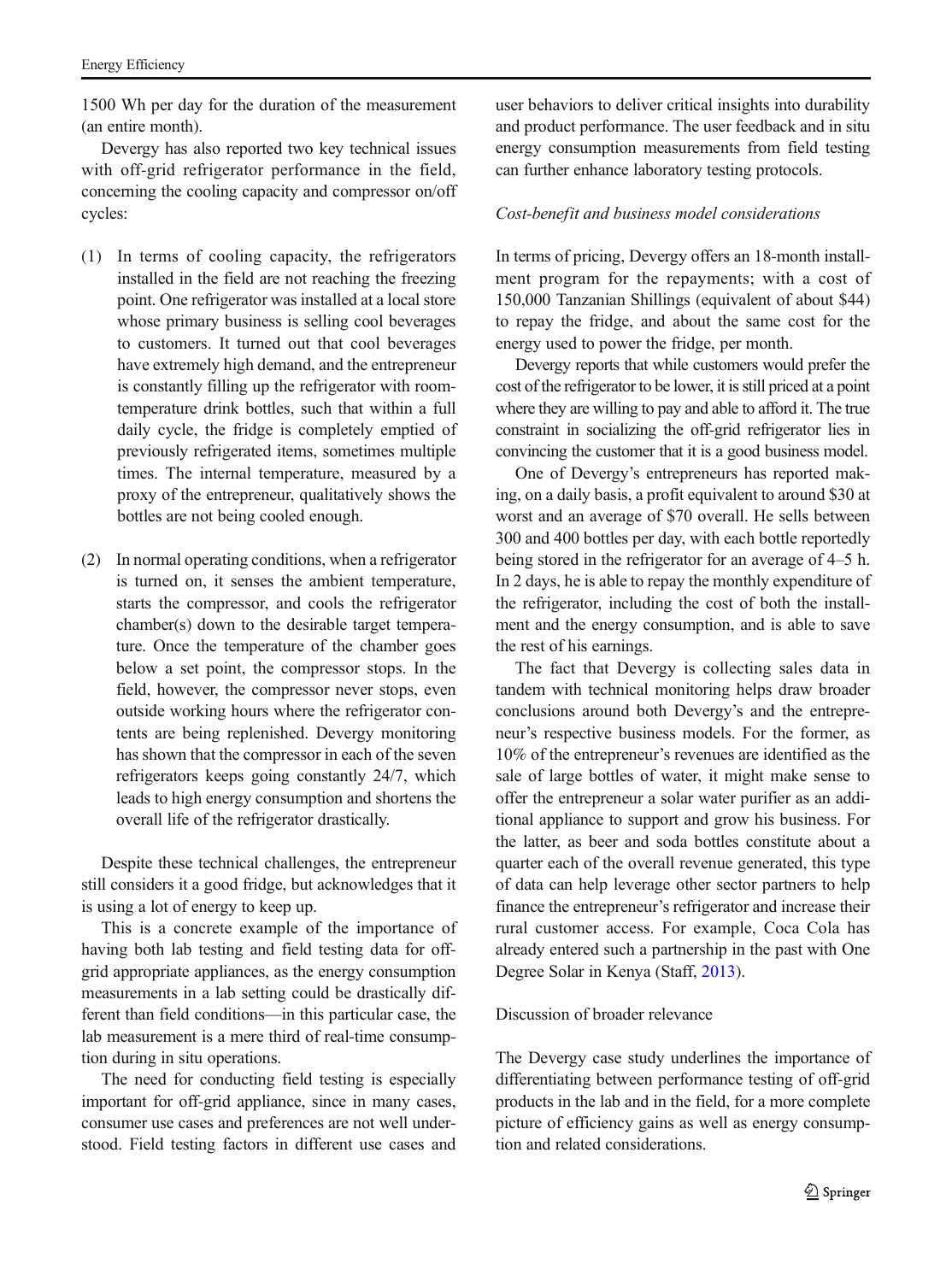It is worth noting that the issue of motivating customers to send consistent and high-quality data also has a significant potential to impact a field study like this one, especially at larger scales. While anecdotal data such as presented here and corroborated by the entrepreneurs' ledgers is relatively straightforward to crosscheck and confirm, with more units sold and out in the field, it becomes exponentially harder to keep track of user experiences and verify shared data points.

The use of mobile phones for such purposes reduces attrition and makes it easier for customers to send their data; however, this does not eliminate bias or selective sharing. For monitoring and evaluation purposes, in-person visits and occasional spot checks are still the best methods for an accurate representation of use and performance.

## Discussion and implications for off-grid appliance market

Televisions, fans, and refrigerators are among the nearto-market products that represent a significant opportunity for scaling off-grid energy access. However, due to their relatively high technical complexity and cost, they also present a substantial risk for off-grid consumers and young, capital-constrained companies. Laboratory and field test data are an invaluable input to the business decision-making process of selecting appropriate products, and provides a way to verify—or dispute—manufacturers' energy performance claims.

The data trends presented in the previous section showcase a great need for an open, comprehensive database to facilitate this decision-making on appliance selection. The Efficiency for Access Coalition's Off-Grid Appliance Data Platform is a first step to address this need by giving users access to the most up-to-date product information, and enable them to easily compare and evaluate products based on critical attributes such as energy efficiency, quality, pricing, innovative features, and market availability.

Unlike on-grid markets, the majority of appliances in the off-grid retail market are not marked with a clearly declared energy performance value, making it extremely difficult for consumers to make informed decisions by comparing products based on performance, or understand the trade-off between cost and performance. Learning from the off-grid lighting sector, a strong quality assurance framework centered on performance reporting and truth-in-advertising requirements for such off-grid appliances could help better organize the appliance market, mitigate risks for buyers and consumers, and facilitate a variety of market support activities.

Two examples highlighting the challenges that could be addressed by a quality assurance framework, and sending a positive signal to the market, are discussed below.

Accuracy of claimed energy performance values

An assessment was conducted to illustrate the degree of deviation between manufacturers' rated energy performance values and laboratory tested data for fans and TVs (as most refrigerator suppliers do not declare a similar figure, they were omitted from the analysis). The results show high discrepancies between rated and tested values (Fig. [10](#page-22-0)). As indicated in the previous case study about Devergy refrigerator field testing, lab testing is often not the entire picture, and it is important to also do field testing to verify accuracy of test results in real-life conditions.

This level of discrepancy underlines the difficulty in making purchasing decisions based only on supplier declarations, and may not effectively champion product energy efficiency. Where consumption is higher than expected, this may lead to problems with unexpected power shortages or battery drainage in off-grid markets. In the European and American on-grid markets, concerns have also been raised over appliances that use more energy than formally stated, with estimates from the European market proving that around 10% of potential energy savings from more efficient products are lost from non-compliance (MarketWatch, [2018](#page-23-0)).

However, an early issue in the off-grid market may be that over-declarations could actually be inhibiting the uptake of efficient products. Consistent reporting of data, and a better understanding and communication of how this may vary in real-life settings, is therefore a crucial component to scaling a better informed and organized off-grid appliance market. Taking off-grid lighting sector as an example, the truth-in-advertising requirements in the Lighting Global Quality Standards for Pico-PV and SHS kits specify that key performance metrics, such as light output and solar, need to be reported on consumerfacing materials and to be accurately stated. This approach can be adopted by the off-grid appliance market to enable better communications and comparison of product performance.<sup>30</sup>

<sup>30</sup> Lighting Global Pico-PV Quality Standards: [https://www.](https://www.lightingglobal.org/wp-content/uploads/2017/09/Pico_MQS_v8_0.pdf) [lightingglobal.org/wp-content/uploads/2017/09/Pico\\_MQS\\_v8\\_0.pdf](https://www.lightingglobal.org/wp-content/uploads/2017/09/Pico_MQS_v8_0.pdf).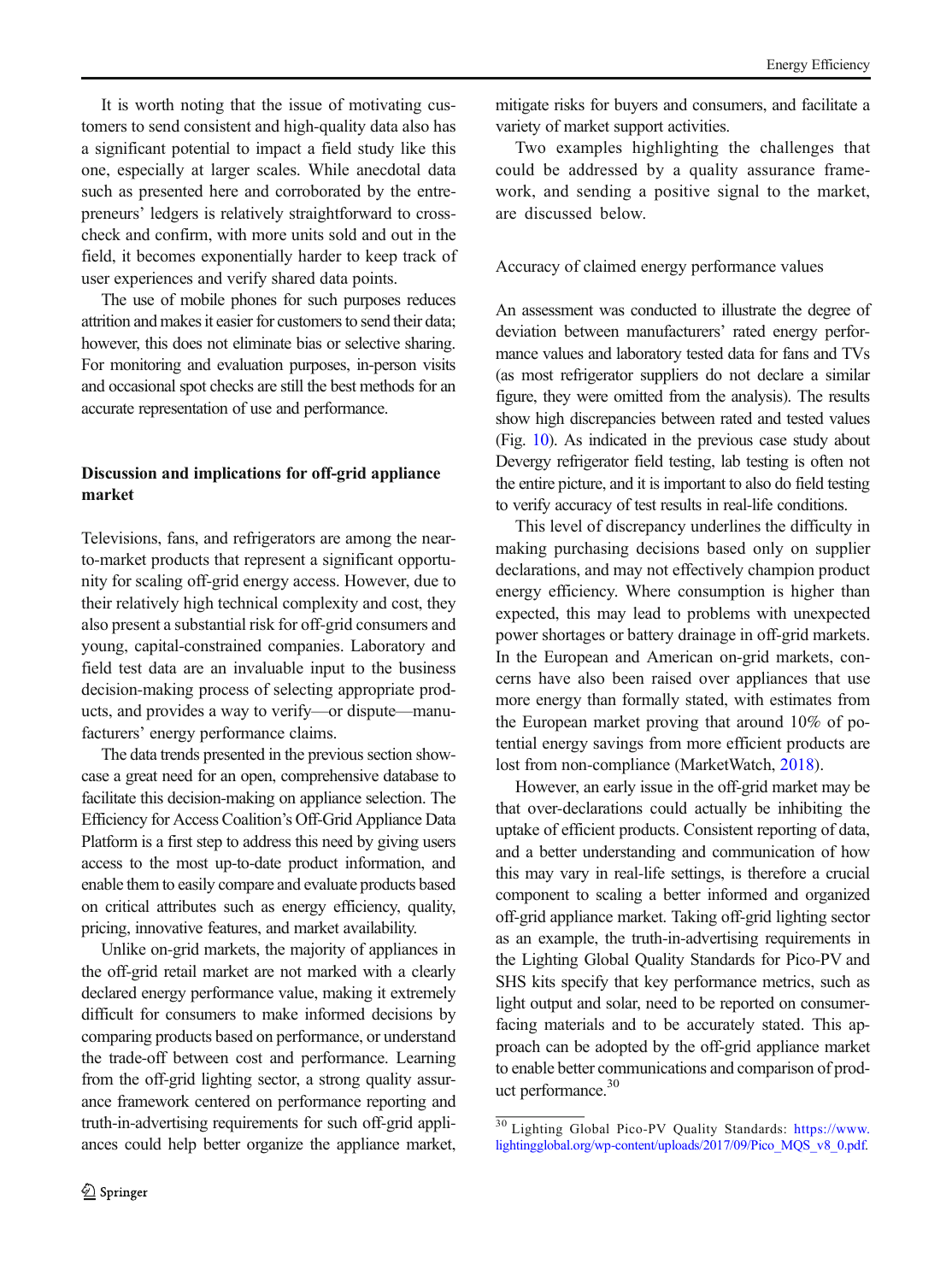<span id="page-22-0"></span>

Fig. 10 Percentage difference between rated and measured power consumption values for TVs and fans (In this assessment, positive

Enhancing product durability and quality

Appliance durability and quality is extremely important for rural consumers—many of whom are the first-time users that are making a big investment in solar appliances. Product failures and bad user experiences can quickly erode consumers' confidence in such products. Therefore, methods for product testing under Global LEAP and for the Data Platform include quality inspections and durability measurements, such as over/undervoltage condition, drop tests, and ingress protection. Existing test data shows that all the TVs tested were able to meet the  $IP2x^{31}$  ingress protection rating, but 22% of the products did not perform well in voltage fluctuation testing. Seventy-seven percent of fans tested failed the drop test, resulting in malfunction of motors, shattered motor casings, or damaged fan guards.

For the growing and sustained success of this market, a high level of confidence in the durability of products being offered is crucial; beyond market confidence, this may also affect such aspects as investor confidence, user safety, and e-waste considerations. Having appropriate quality assurance frameworks in place that do not only consider energy-efficiency, but also look at these values indicate measured power was higher than rated figures.) Unpublished data sourced from CLASP

broader considerations more holistically and homogeneously, is a vital part of market development to inform stakeholders and champion quality products.

The analyses presented in this paper are a first attempt at gleaning existing and potential trends in efficiency, cost, and durability of off- and weak-grid appropriate TVs, fans, and refrigerators. Such analyses would be strengthened with more data made available. In particular, the authors recognize that sales data is a critical gap that remains to be addressed.

Funding This study was funded by The Good Energies Project (grant number 161915) and The Department for International Development's Low Energy Inclusive Appliances Program (grant number 300111-103).

#### Compliance with ethical standards

Conflict of interest The authors declare that they have no conflict of interest.

Open Access This article is distributed under the terms of the Creative Commons Attribution 4.0 International License (http:// creativecommons.org/licenses/by/4.0/), which permits unrestricted use, distribution, and reproduction in any medium, provided you give appropriate credit to the original author(s) and the source, provide a link to the Creative Commons license, and indicate if changes were made.

 $\frac{31}{1}$  IP2X indicates the protection against a solid objectives great than 12 mm. For more information, please visit: [http://temprecord.](http://temprecord.com/pdf/Temprecord%20International%20Ltd.%20IP%20Rating%20Information%20Sheet.pdf) [com/pdf/Temprecord%20International%20Ltd.%20IP%20Rating%20](http://temprecord.com/pdf/Temprecord%20International%20Ltd.%20IP%20Rating%20Information%20Sheet.pdf) [Information%20Sheet.pdf](http://temprecord.com/pdf/Temprecord%20International%20Ltd.%20IP%20Rating%20Information%20Sheet.pdf)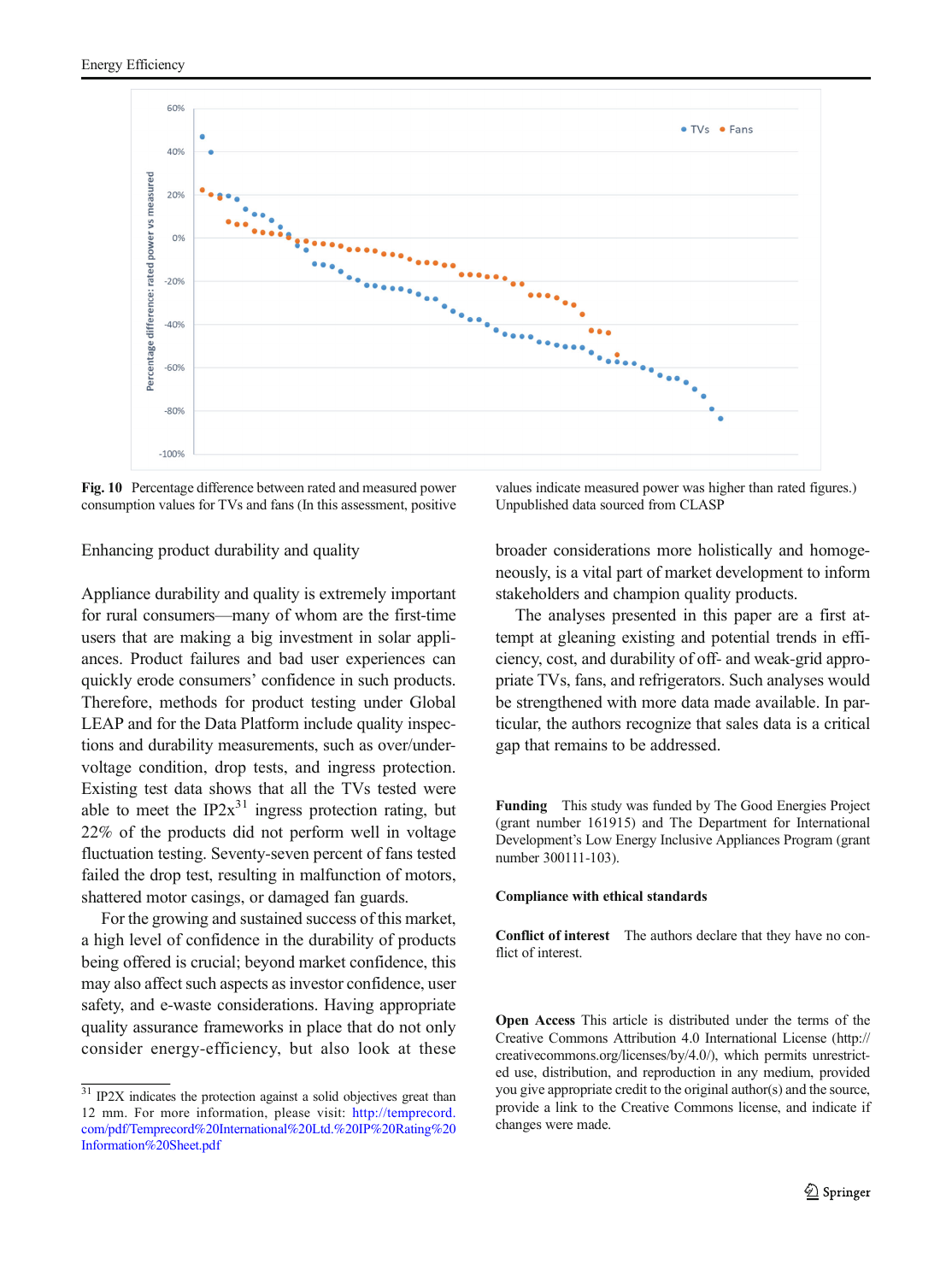#### <span id="page-23-0"></span>References

- Astor M. (2018). Hottest April day ever was probably Monday in Pakistan: a record 122.4°F. In: The New York Times. [https://www.nytimes.com/2018/05/04/world/asia/pakistan](https://www.nytimes.com/2018/05/04/world/asia/pakistan-heat-record.html)[heat-record.html.](https://www.nytimes.com/2018/05/04/world/asia/pakistan-heat-record.html) Accessed June 2018.
- Bertoldi, P., Lopez Lorente, J., & Labanca, N. (2016). Energy consumption and energy efficiency trends in the EU-28 2000-2014. Publications Office of the European Union. <https://doi.org/10.2788/581574>. Accessed February 2019.
- Climate Change and Health. (2018). Resource document. The World Health Organization. [http://www.who.int/news](http://www.who.int/news-room/fact-sheets/detail/climate-change-and-health)[room/fact-sheets/detail/climate-change-and-health.](http://www.who.int/news-room/fact-sheets/detail/climate-change-and-health) Accessed June 2018.
- ComplianTV Product Database. ComplianTV . [http://www.](http://www.compliantv.eu/eu/product-database/) [compliantv.eu/eu/product-database/.](http://www.compliantv.eu/eu/product-database/) Accessed June 2018.
- Derisking Renewable Energy Investment: Off-Grid Electrification. (2018). United Nations Development Programme, New York NY and ETH Zürich, Energy Politics Group, Zurich. [https://www.researchgate.](https://www.researchgate.net/publication/329823440_Derisking_Renewable_Energy_Investment_Off_Grid_Electrification) [net/publication/329823440\\_Derisking\\_Renewable\\_Energy\\_](https://www.researchgate.net/publication/329823440_Derisking_Renewable_Energy_Investment_Off_Grid_Electrification) [Investment\\_Off\\_Grid\\_Electrification.](https://www.researchgate.net/publication/329823440_Derisking_Renewable_Energy_Investment_Off_Grid_Electrification) Accessed February 2019.
- Euromonitor International. <http://www.euromonitor.com/usa>. Accessed June 2018.
- European Commission. [https://ec.europa.](https://ec.europa.eu/energy/en/topics/energy-efficiency/energy-efficient-products/fridges-and-freezers) [eu/energy/en/topics/energy-efficiency/energy-efficient](https://ec.europa.eu/energy/en/topics/energy-efficiency/energy-efficient-products/fridges-and-freezers)[products/fridges-and-freezers](https://ec.europa.eu/energy/en/topics/energy-efficiency/energy-efficient-products/fridges-and-freezers). Accessed June 2018.
- The state of the global off-grid appliance market. (2016). Resource document. Global LEAP. [https://s3.amazonaws.com/clasp](https://s3.amazonaws.com/clasp-siteattachments/The-State-of-the-Global-Off-Grid-Appliance-Market-Report.pdf)[siteattachments/The-State-of-the-Global-Off-Grid-](https://s3.amazonaws.com/clasp-siteattachments/The-State-of-the-Global-Off-Grid-Appliance-Market-Report.pdf)[Appliance-Market-Report.pdf](https://s3.amazonaws.com/clasp-siteattachments/The-State-of-the-Global-Off-Grid-Appliance-Market-Report.pdf). Accessed June 2018.
- Global LEAP Awards 2017 buyer's guide for outstanding off-grid refrigerators. (2018a). Resource document. Global LEAP. [https://static1.squarespace.com/static/56ba427f9f726695](https://static1.squarespace.com/static/56ba427f9f726695ab77ec09/t/5a969f4124a694da85ab9282/1519820612724/2017-Global-LEAP-Buyers-Guide-Refrigerators-January-2018.pdf) [ab77ec09/t/5a969f4124a694da85ab9282/1519820612724](https://static1.squarespace.com/static/56ba427f9f726695ab77ec09/t/5a969f4124a694da85ab9282/1519820612724/2017-Global-LEAP-Buyers-Guide-Refrigerators-January-2018.pdf) [/2017-Global-LEAP-Buyers-Guide-Refrigerators-January-](https://static1.squarespace.com/static/56ba427f9f726695ab77ec09/t/5a969f4124a694da85ab9282/1519820612724/2017-Global-LEAP-Buyers-Guide-Refrigerators-January-2018.pdf)[2018.pdf](https://static1.squarespace.com/static/56ba427f9f726695ab77ec09/t/5a969f4124a694da85ab9282/1519820612724/2017-Global-LEAP-Buyers-Guide-Refrigerators-January-2018.pdf). Accessed June 2018.
- Global LEAP off-grid refrigerator test method overview. (2018b). Resource document. Global LEAP. [https://static1.](https://static1.squarespace.com/static/56ba427f9f726695ab77ec09/t/5ac2a177352f5392d2444aba/1522704759316/Global+LEAP+Off-Refrigerator+Test+Method+Overview+%28Jan+18%29.pdf) [squarespace.com/static/56ba427f9f726695ab77ec09/t/5ac2](https://static1.squarespace.com/static/56ba427f9f726695ab77ec09/t/5ac2a177352f5392d2444aba/1522704759316/Global+LEAP+Off-Refrigerator+Test+Method+Overview+%28Jan+18%29.pdf) [a177352f5392d2444aba/1522704759316](https://static1.squarespace.com/static/56ba427f9f726695ab77ec09/t/5ac2a177352f5392d2444aba/1522704759316/Global+LEAP+Off-Refrigerator+Test+Method+Overview+%28Jan+18%29.pdf) [/Global+LEAP+Off-](https://static1.squarespace.com/static/56ba427f9f726695ab77ec09/t/5ac2a177352f5392d2444aba/1522704759316/Global+LEAP+Off-Refrigerator+Test+Method+Overview+%28Jan+18%29.pdf)

[Refrigerator+Test+Method+Overview+%28Jan+18%29.](https://static1.squarespace.com/static/56ba427f9f726695ab77ec09/t/5ac2a177352f5392d2444aba/1522704759316/Global+LEAP+Off-Refrigerator+Test+Method+Overview+%28Jan+18%29.pdf) [pdf.](https://static1.squarespace.com/static/56ba427f9f726695ab77ec09/t/5ac2a177352f5392d2444aba/1522704759316/Global+LEAP+Off-Refrigerator+Test+Method+Overview+%28Jan+18%29.pdf) Accessed June 2018.

- Global off-grid solar market report semi-annual sales and impact data. (2016). Resource document. GOGLA and Lighting Global. [https://www.lightingglobal.org/wp](https://www.lightingglobal.org/wp-content/uploads/2016/10/global_off-grid_solar_market_report_jan-june_2016_public.pdf)[content/uploads/2016/10/global\\_off-grid\\_solar\\_market\\_](https://www.lightingglobal.org/wp-content/uploads/2016/10/global_off-grid_solar_market_report_jan-june_2016_public.pdf) [report\\_jan-june\\_2016\\_public.pdf.](https://www.lightingglobal.org/wp-content/uploads/2016/10/global_off-grid_solar_market_report_jan-june_2016_public.pdf) Accessed February 2019.
- Hammond, A. Kramer, W.J., Tran, J., Katz, R., Walker, C. (2007). The next 4 billion. Chapter 7, The Energy Market. World Resources Institute. [http://pdf.wri.org/n4b\\_chapter7.pdf](http://pdf.wri.org/n4b_chapter7.pdf) . Accessed February 2019.
- Harrington L. (2009). A new global test procedure for household refrigerators. International Conference On Energy Efficiency in Domestic Appliances and Lighting. [http://www.](http://www.energyrating.gov.au/sites/new.energyrating/files/documents/2009-eedal-rf-test-procedure_0.pdf) [energyrating.gov.au/sites/new.](http://www.energyrating.gov.au/sites/new.energyrating/files/documents/2009-eedal-rf-test-procedure_0.pdf) [energyrating/files/documents/2009-eedal-rf-test](http://www.energyrating.gov.au/sites/new.energyrating/files/documents/2009-eedal-rf-test-procedure_0.pdf)[procedure\\_0.pdf.](http://www.energyrating.gov.au/sites/new.energyrating/files/documents/2009-eedal-rf-test-procedure_0.pdf) Accessed February 2019.
- Harrington L. (2015). Household refrigeration appliances: new star rating algorithm proposal for the IEC test method. Resource document. Energy Efficient Strategies for the Department of Industry, Innovation and Science. [http://www.energyrating.gov.au/document/report](http://www.energyrating.gov.au/document/report-household-refrigeration-appliances-new-star-rating-algorithm-proposal-iec-test)[household-refrigeration-appliances-new-star-rating](http://www.energyrating.gov.au/document/report-household-refrigeration-appliances-new-star-rating-algorithm-proposal-iec-test)[algorithm-proposal-iec-test](http://www.energyrating.gov.au/document/report-household-refrigeration-appliances-new-star-rating-algorithm-proposal-iec-test). Accessed June 2018.
- Hirmer, S., & Guthrie, P. (2017). The benefits of energy appliances in the off-grid energy sector based on seven off-grid initiatives in rural Uganda. Renewable and Sustainable Energy Reviews, 79, 924–934. ISSN 1364-0321 [http://publications.](http://publications.eng.cam.ac.uk/908784/) [eng.cam.ac.uk/908784/](http://publications.eng.cam.ac.uk/908784/). Accessed February 2019.
- Leo B, Kalow J, Moss T. (2018) What can we learn about energy access and demand from mobile-phone surveys? Nine findings from twelve African countries. Policy paper. [https://www.cgdev.org/sites/default/files/what-can-we-learn](https://www.cgdev.org/sites/default/files/what-can-we-learn-about-energy-access-and-demand-mobile-phone-surveys.pdf)[about-energy-access-and-demand-mobile-phone-surveys.](https://www.cgdev.org/sites/default/files/what-can-we-learn-about-energy-access-and-demand-mobile-phone-surveys.pdf) [pdf.](https://www.cgdev.org/sites/default/files/what-can-we-learn-about-energy-access-and-demand-mobile-phone-surveys.pdf) Accessed February 2019.
- Market Watch. <http://www.market-watch.org.uk/about-us/>. Accessed June 2018.
- Off-Grid Appliance Market Survey. (2017). Resource document. Global LEAP. [https://static1.squarespace.com/static/56ba427](https://static1.squarespace.com/static/56ba427f9f726695ab77ec09/t/5a29bec841920214496ca521/1512685258988/2017+Off-Grid+Appliance+Survey+Summary.pdf) [f9f726695ab77ec09/t/5a29bec841920214496ca521](https://static1.squarespace.com/static/56ba427f9f726695ab77ec09/t/5a29bec841920214496ca521/1512685258988/2017+Off-Grid+Appliance+Survey+Summary.pdf) [/1512685258988/2017+Off-](https://static1.squarespace.com/static/56ba427f9f726695ab77ec09/t/5a29bec841920214496ca521/1512685258988/2017+Off-Grid+Appliance+Survey+Summary.pdf)[Grid+Appliance+Survey+Summary.pdf.](https://static1.squarespace.com/static/56ba427f9f726695ab77ec09/t/5a29bec841920214496ca521/1512685258988/2017+Off-Grid+Appliance+Survey+Summary.pdf) Accessed June 2018.
- Off-Grid Appliance Market Survey. (2018). Resource document. Efficiency for Access Coalition. [https://storage.googleapis.](https://storage.googleapis.com/e4a-website-assets/Market-Survey-2018.pdf) [com/e4a-website-assets/Market-Survey-2018.pdf.](https://storage.googleapis.com/e4a-website-assets/Market-Survey-2018.pdf) Accessed February 2019.
- Off-Grid Solar Market Trends Report 2018. (2018). Resource document. International Finance Corporation. [https://www.](https://www.gogla.org/sites/default/files/resource_docs/2018_mtr_full_report_low-res_2018.01.15_final.pdf) [gogla.org/sites/default/files/resource\\_docs/2018\\_mtr\\_full\\_](https://www.gogla.org/sites/default/files/resource_docs/2018_mtr_full_report_low-res_2018.01.15_final.pdf) [report\\_low-res\\_2018.01.15\\_final.pdf.](https://www.gogla.org/sites/default/files/resource_docs/2018_mtr_full_report_low-res_2018.01.15_final.pdf) Accessed June 2018.
- Park, W., & Phadke, A. (2017). Adoption of energy-efficient televisions for expanded off-grid electricity service. In Development Engineering/volume 2, 2017, pages (pp. 107– 113). <https://doi.org/10.1016/j.deveng.2017.07.002> [https://www.sciencedirect.](https://www.sciencedirect.com/science/article/pii/S2352728516300057) [com/science/article/pii/S2352728516300057.](https://www.sciencedirect.com/science/article/pii/S2352728516300057) Accessed February 2019.
- Park, W., Gopal, A., & Phadke, A. (2017). Energy savings opportunities in the global digital television transition. Energy Efficiency <https://doi.org/10.1007/s12053-016-9500-5>. Accessed February 2019.
- Phadke, A., Jacobson, Arne, Park, W.Y., Lee, G.R., Alstone, P., and Khare, A.W. (2015). Powering a home with just 25 watts of solar PV. Super-efficient appliances can enable expanded off-grid energy service using small solar power systems. United States. doi:10.2172/1229861. [https://www.osti.](https://www.osti.gov/servlets/purl/1229861) [gov/servlets/purl/1229861.](https://www.osti.gov/servlets/purl/1229861) Accessed February 2019.
- Sathaye, N., Phadke, A., Shah, N., & Letschert, V. (2012). Potential global benefits of improved ceiling fan energy efficiency. California: LBNL-5980E. Lawrence Berkeley National Laboratory.
- Seeking end to loss and waste of food along production chain. (2018). The Food and Agricultural Organization of the United Nations. [http://www.fao.org/in-action/seeking-end](http://www.fao.org/in-action/seeking-end-to-loss-and-waste-of-food-along-production-chain/en/)[to-loss-and-waste-of-food-along-production-chain/en/](http://www.fao.org/in-action/seeking-end-to-loss-and-waste-of-food-along-production-chain/en/). Accessed June 2018.